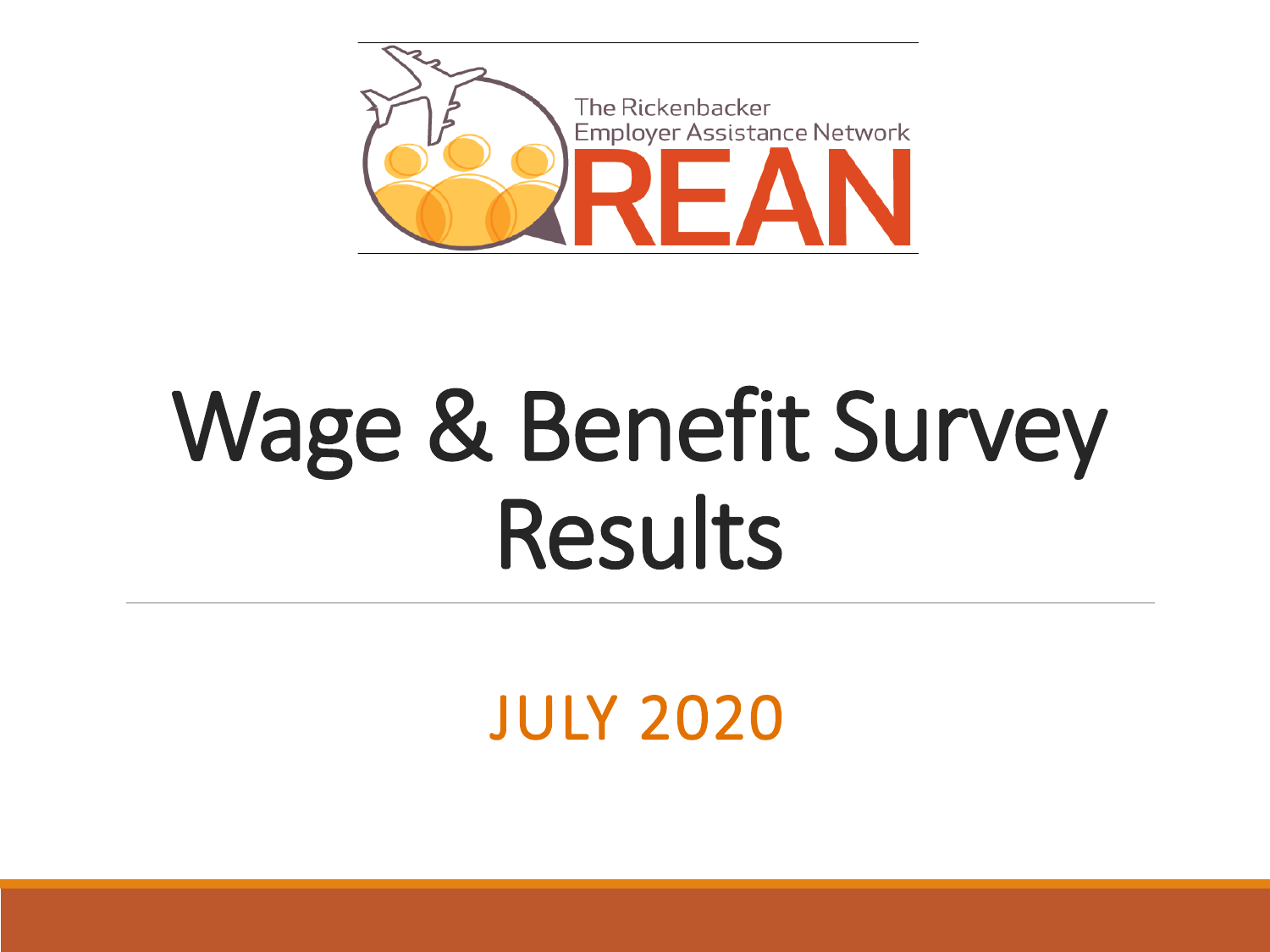### Table of Contents

| <b>Company Level Information</b>     | 3  |
|--------------------------------------|----|
| <b>Job Descriptions</b>              | 11 |
| Insurance                            | 29 |
| Paid Time Off                        | 31 |
| <b>Other Benefits and Incentives</b> | 37 |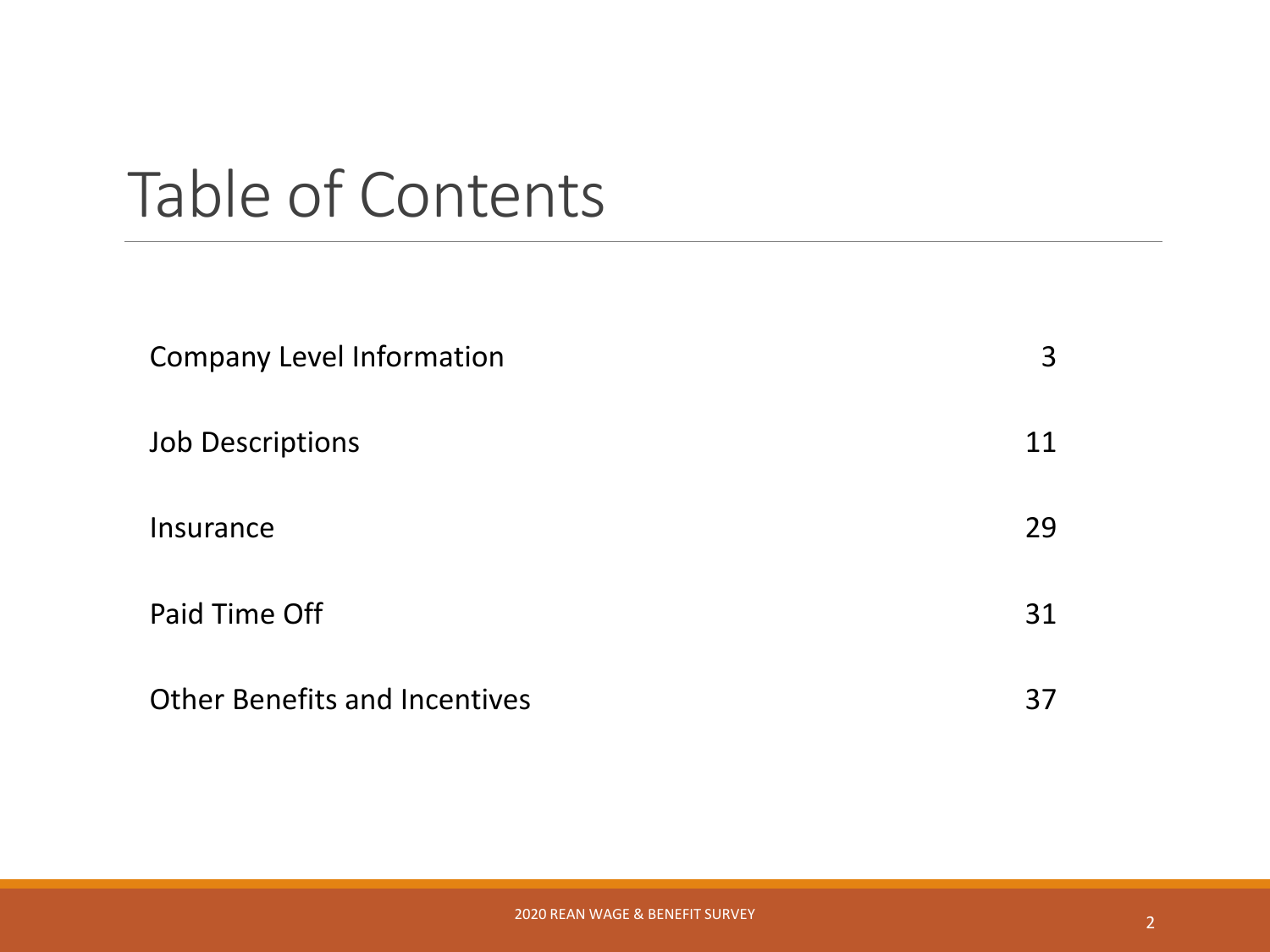# COMPANY LEVEL INFORMATION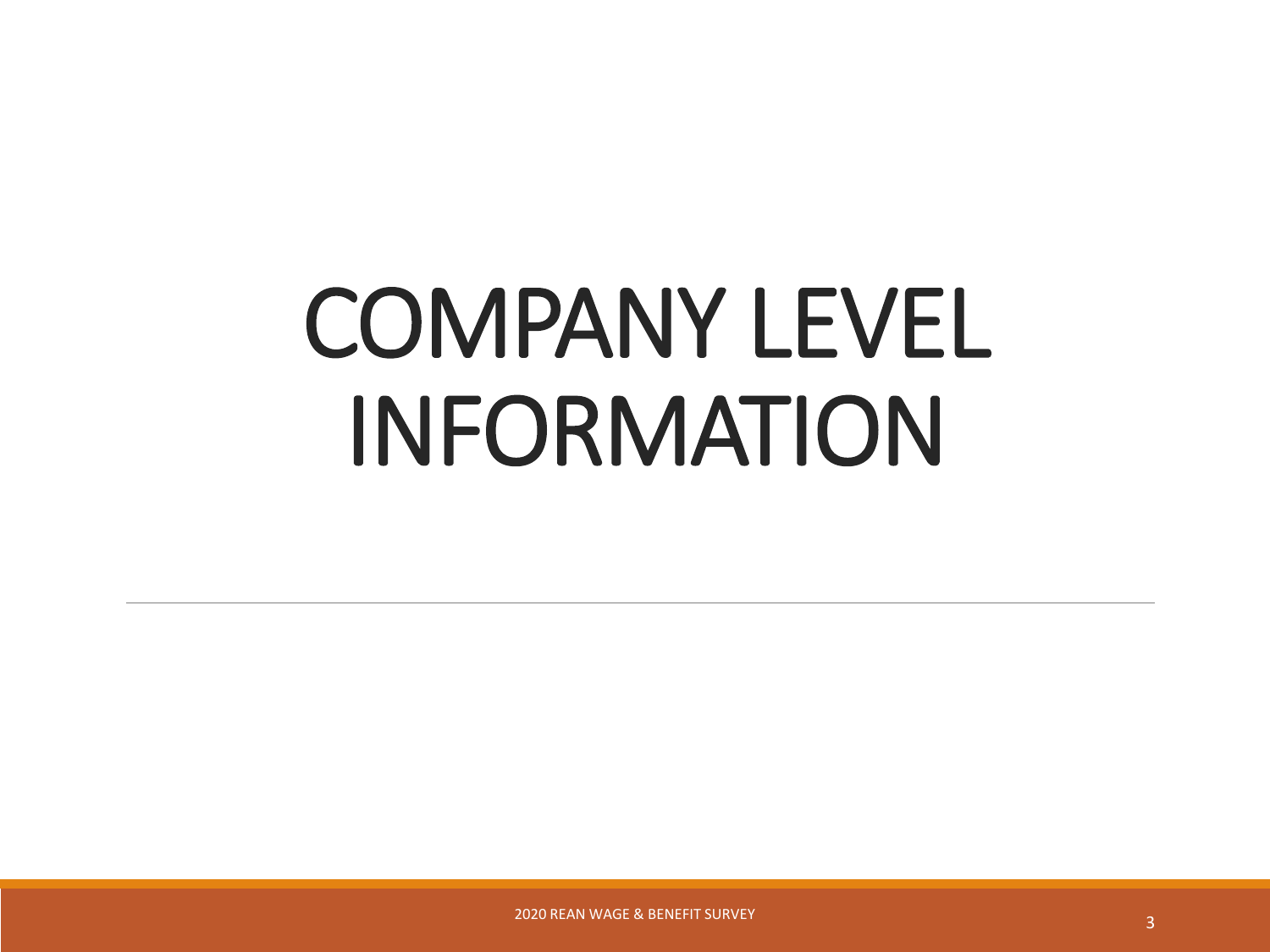### Number of associates

Q2 Number of Associates:

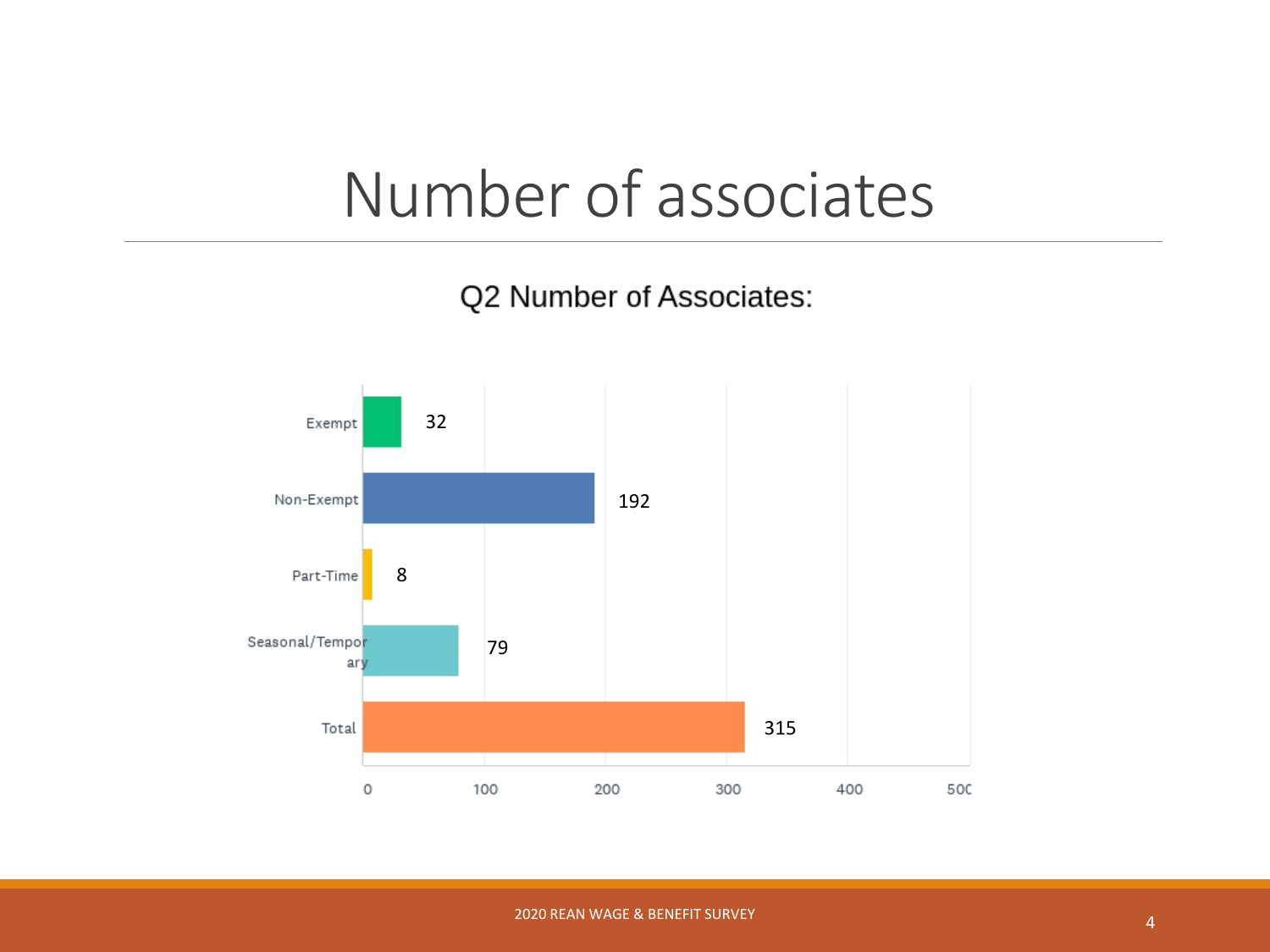# Zip Codes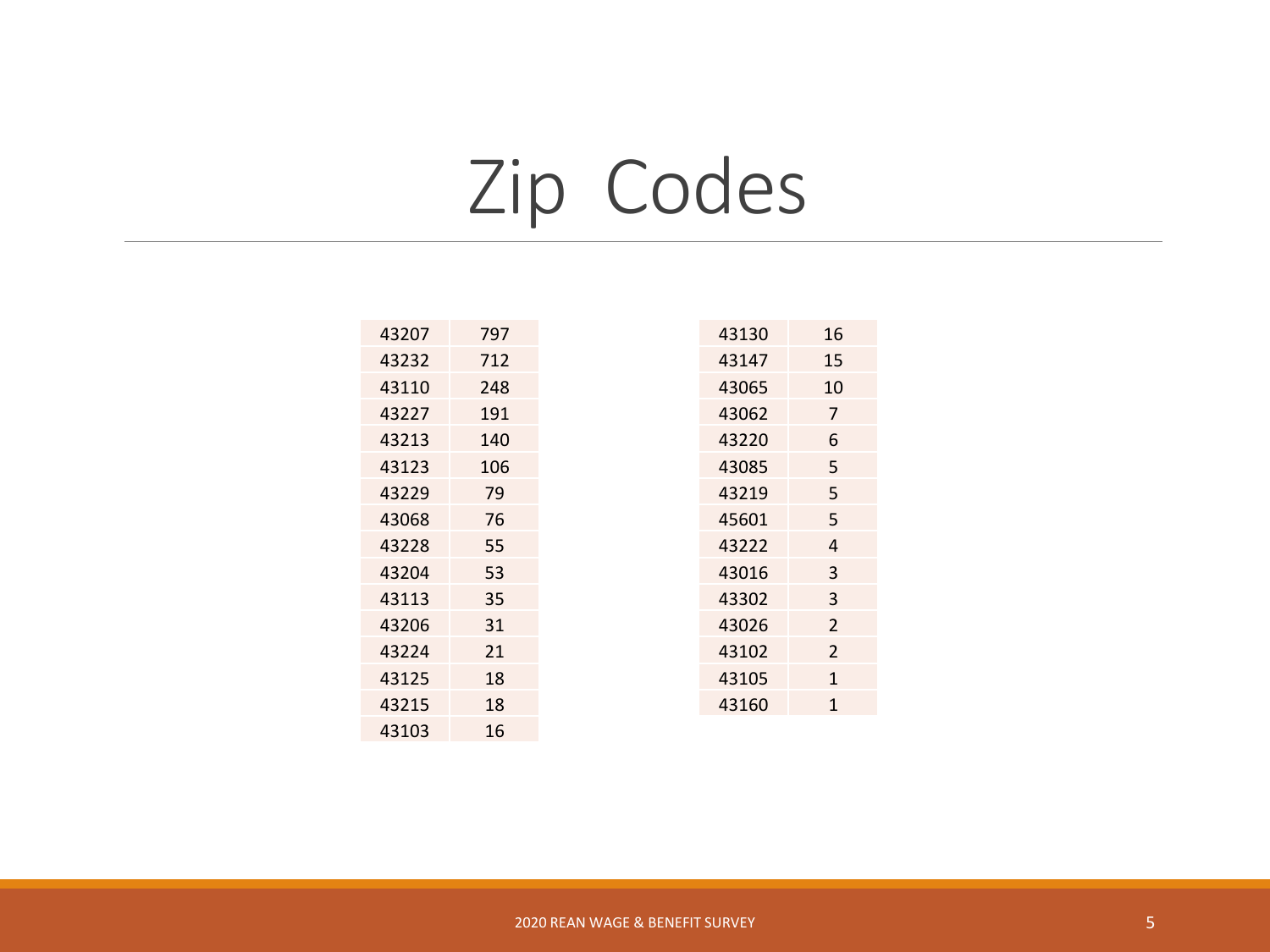### Union vs. Non-Union

Q13 Do you have one or more unions within your organization?

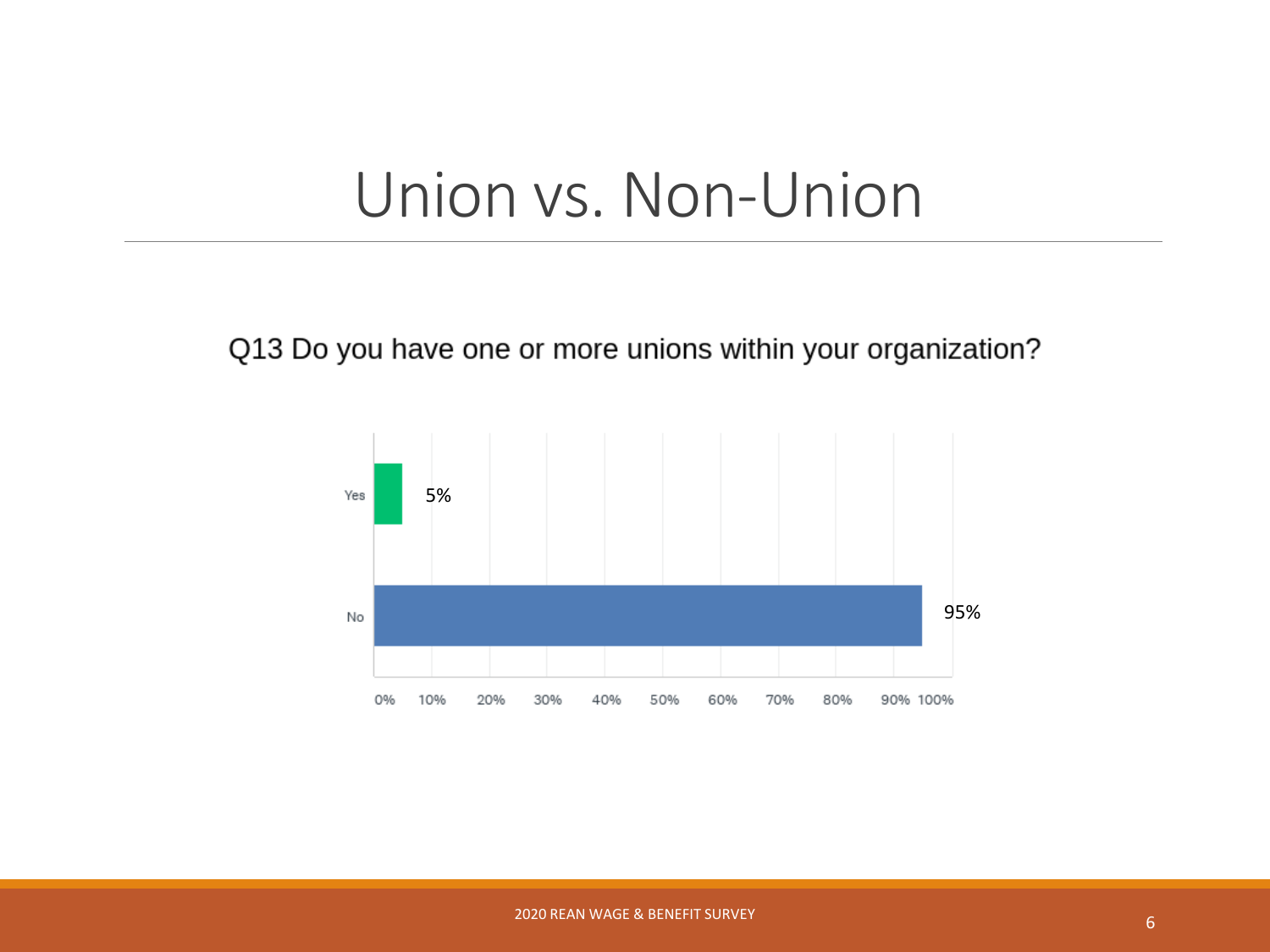#### Average Turnover

NON-EXEMPT – 10.2%

EXEMPT – 29%

SEASONAL/TEMPORARY – 120%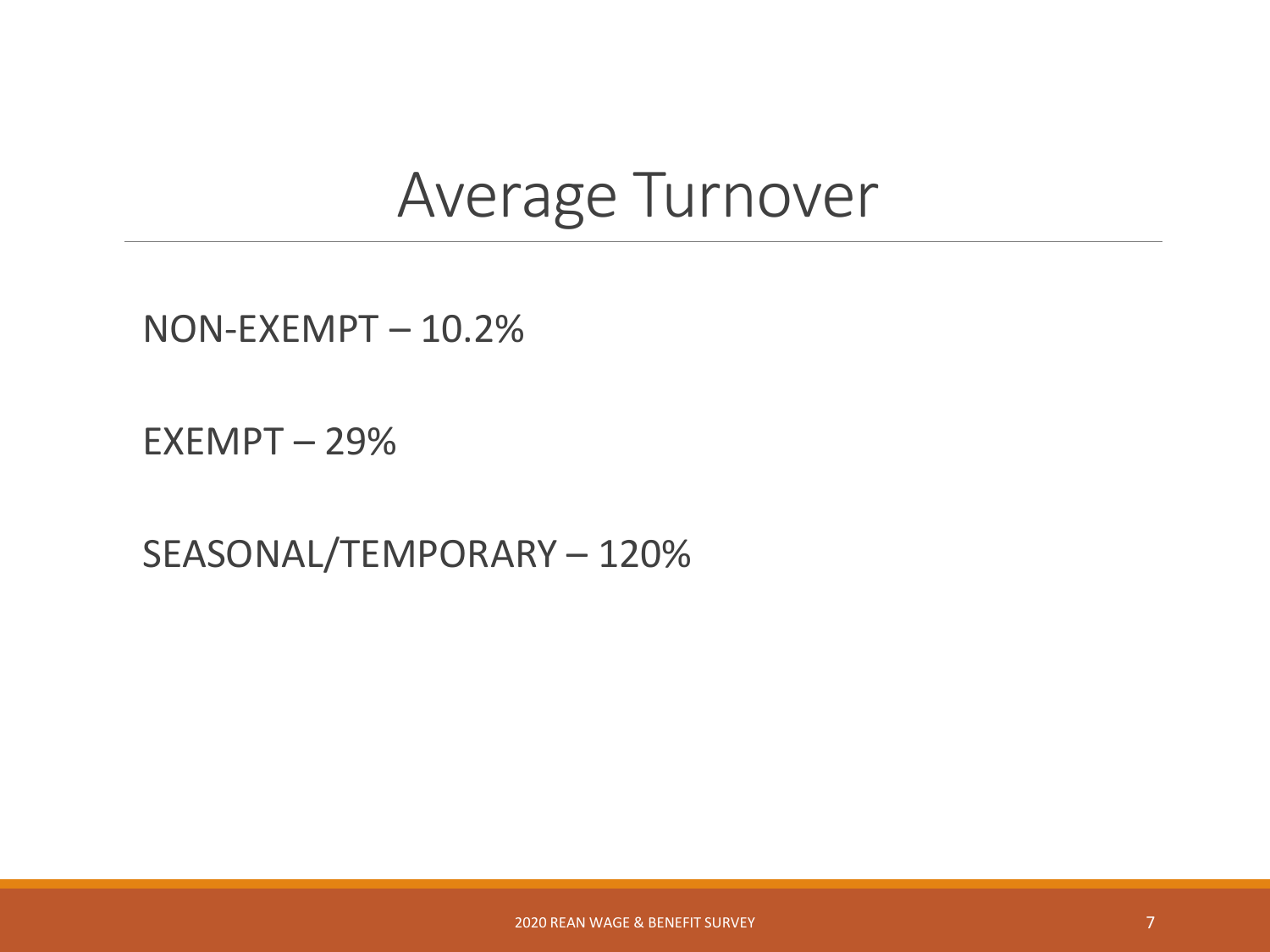### Shift  $Diff - 2<sup>nd</sup>$  shift

#### 73.3% offer 2<sup>nd</sup> shift diff

#### Q18 Amount of shift diff for 2nd shift:

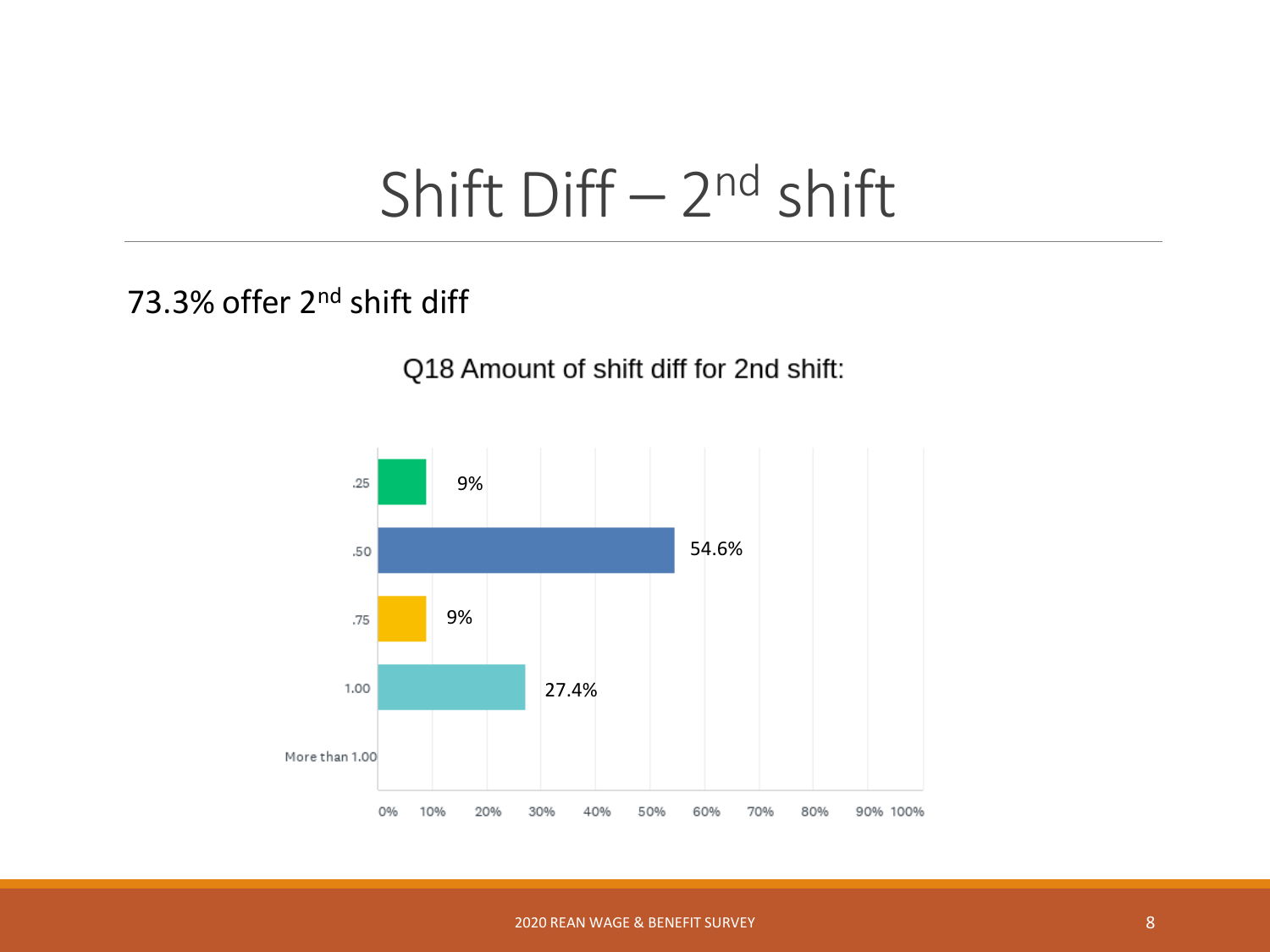### Shift Diff – 3<sup>rd</sup> shift

#### 53% offer 3rd shift diff

#### Q20 Amount of shift diff for 3rd shift:

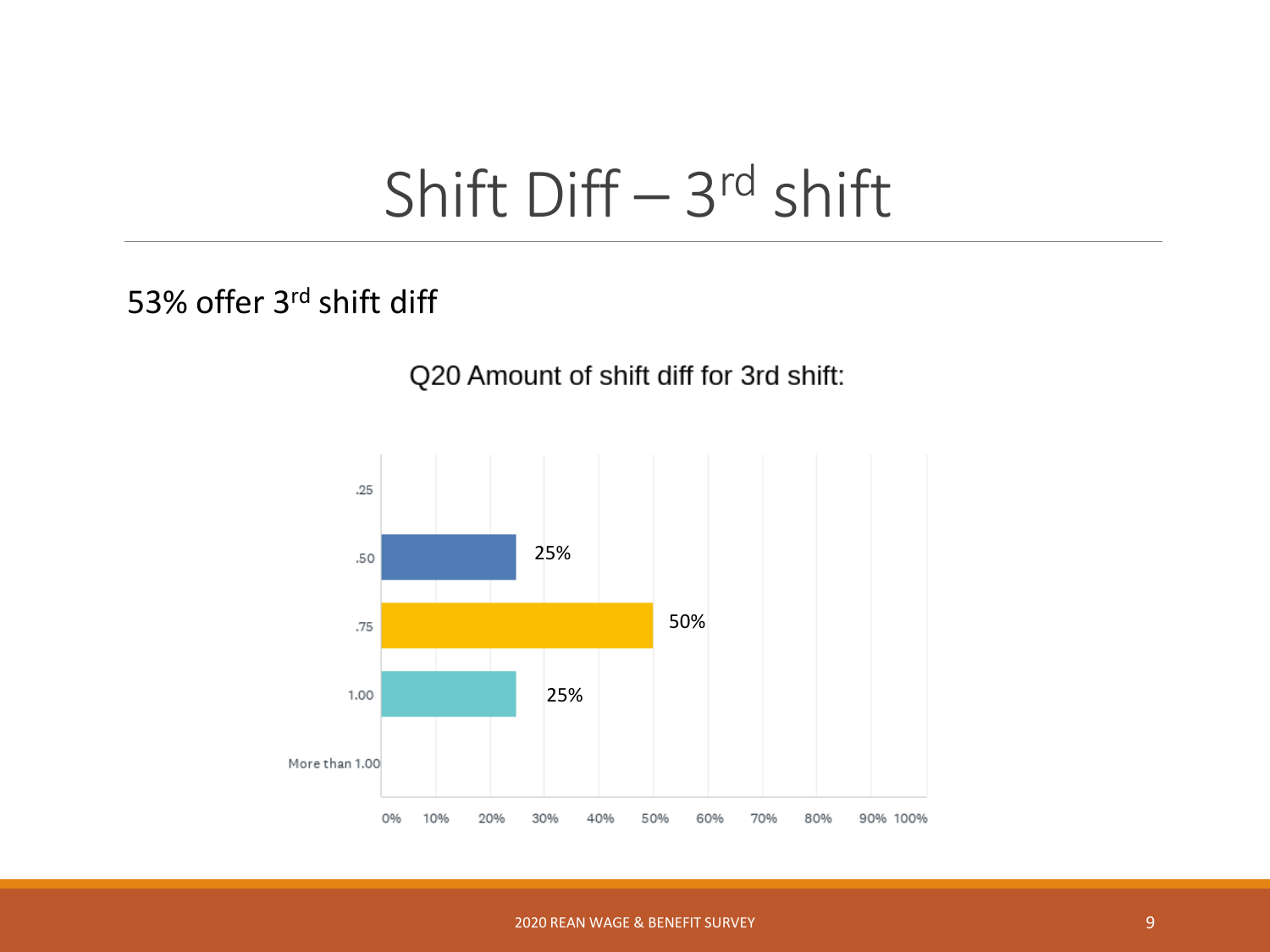### Shift Diff – Weekend

#### 13% offer weekend shift diff

Q22 Amount of shift diff for weekend shifts:

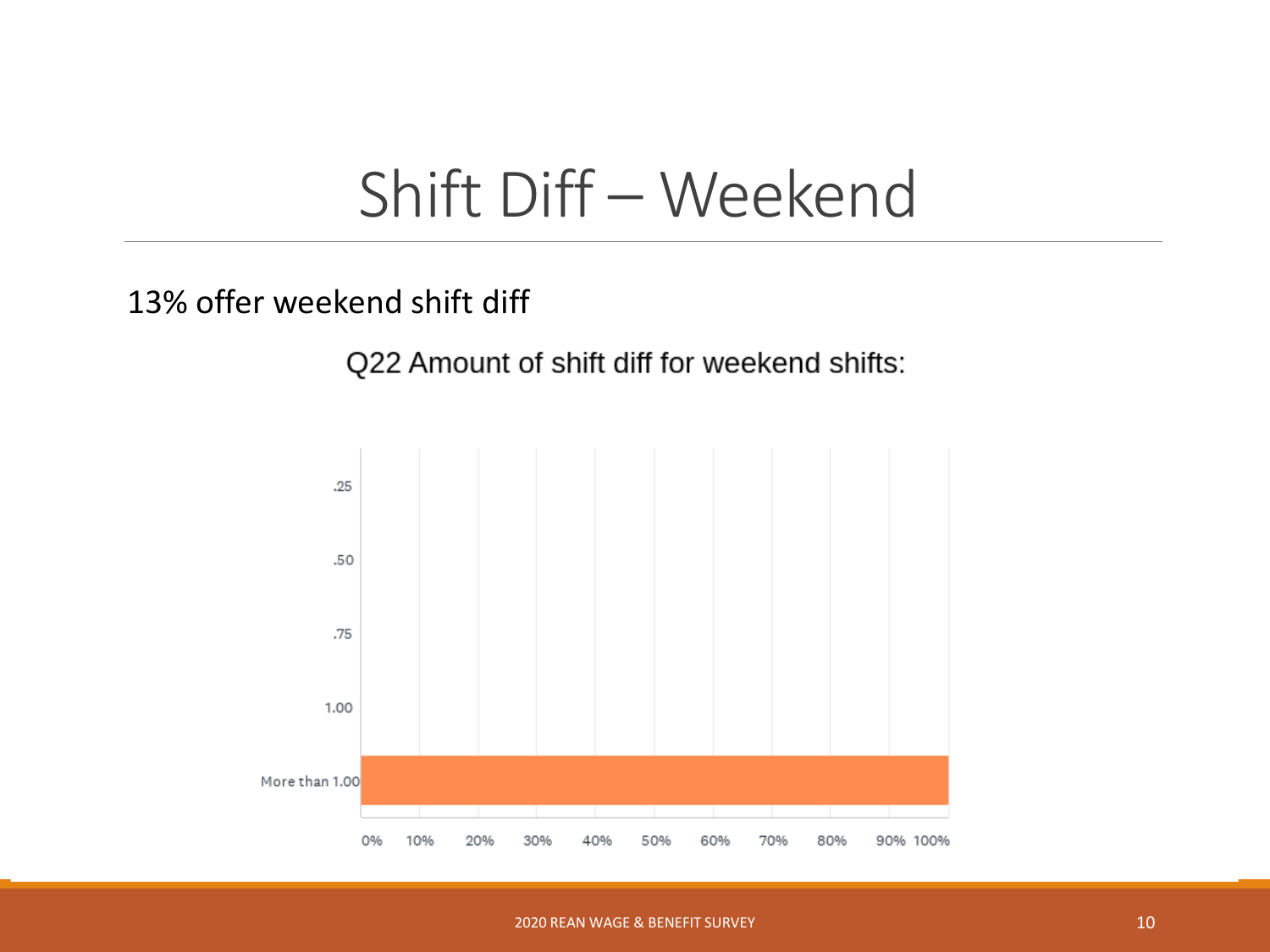# JOB DESCRIPTIONS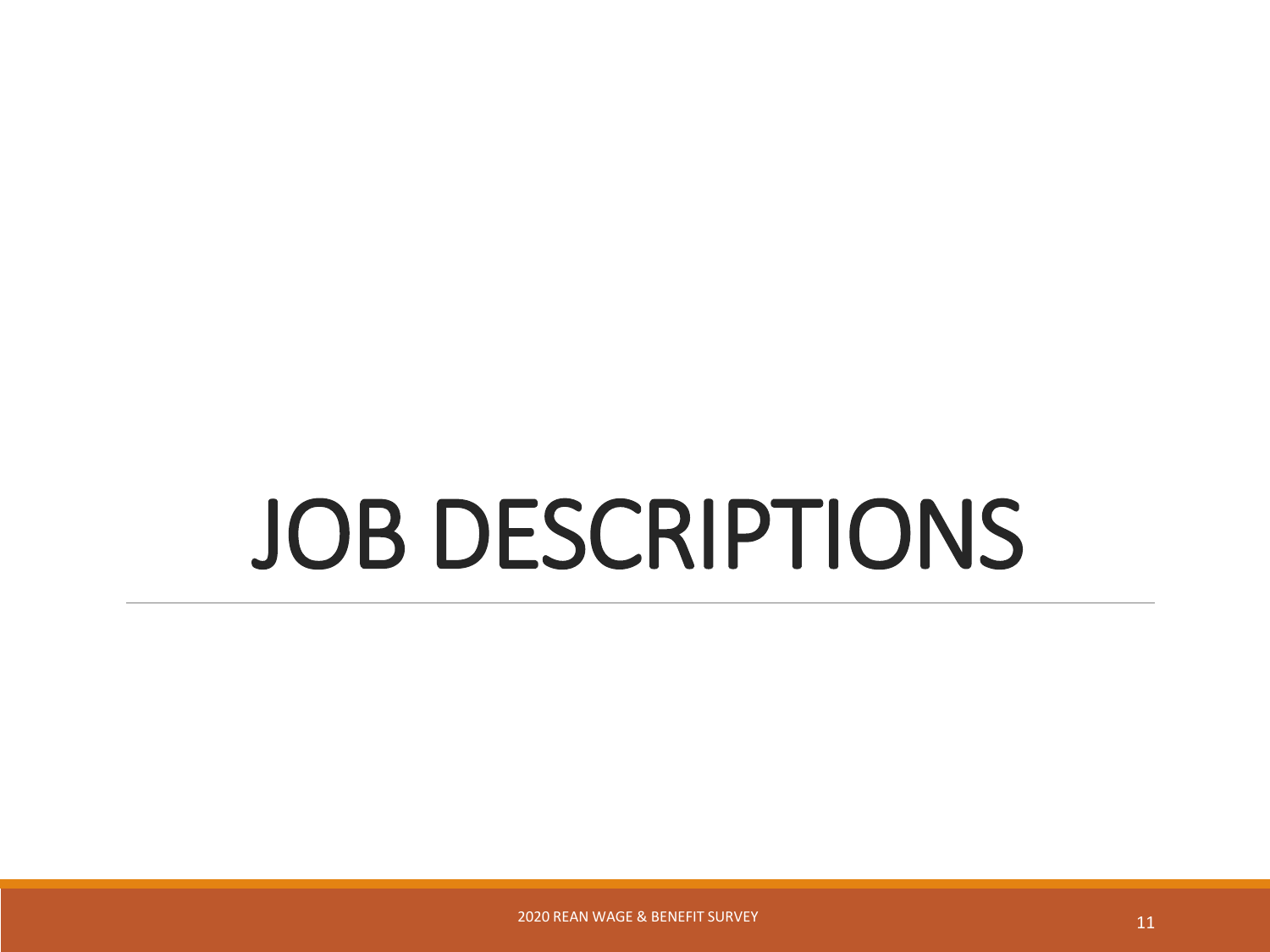### GENERAL WAREHOUSE WORKER (PICK/PACK)

#### 86.7% of employers have workers who fit this job description

Average number of full-time employees: 141

| <b>Starting Rate</b> | \$13.66 |
|----------------------|---------|
| Mid Point            | \$15.34 |
| <b>Maximum Rate</b>  | \$17.52 |

#### Average number of seasonal/temporary employees: 64

| <b>Starting Rate</b> | \$12.87 |
|----------------------|---------|
| Mid Point            | \$14.04 |
| <b>Maximum Rate</b>  | \$15.03 |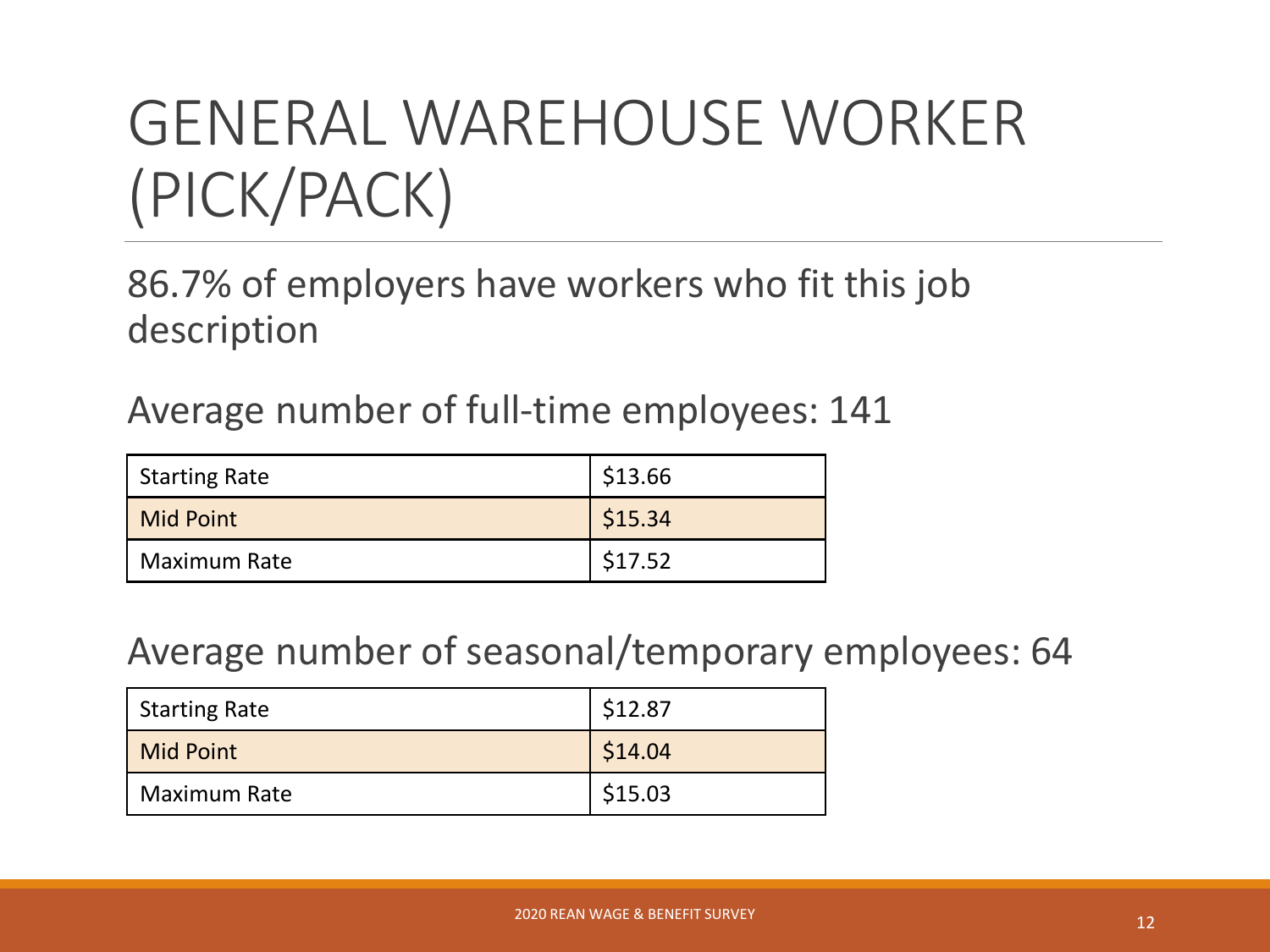### GENERAL WAREHOUSE WORKER – STEP INCREASE

## 30.8% of employers 4 times per year. offer Step Increases2 times per vear Q30 What is the average STEP increase given? \$.50 per hour \$.25 per hour

Q29 Frequency of STEP increases?

2020 REAN WAGE & BENEFIT SURVEY 13 AND 13 AND 13 AND 13 AND 13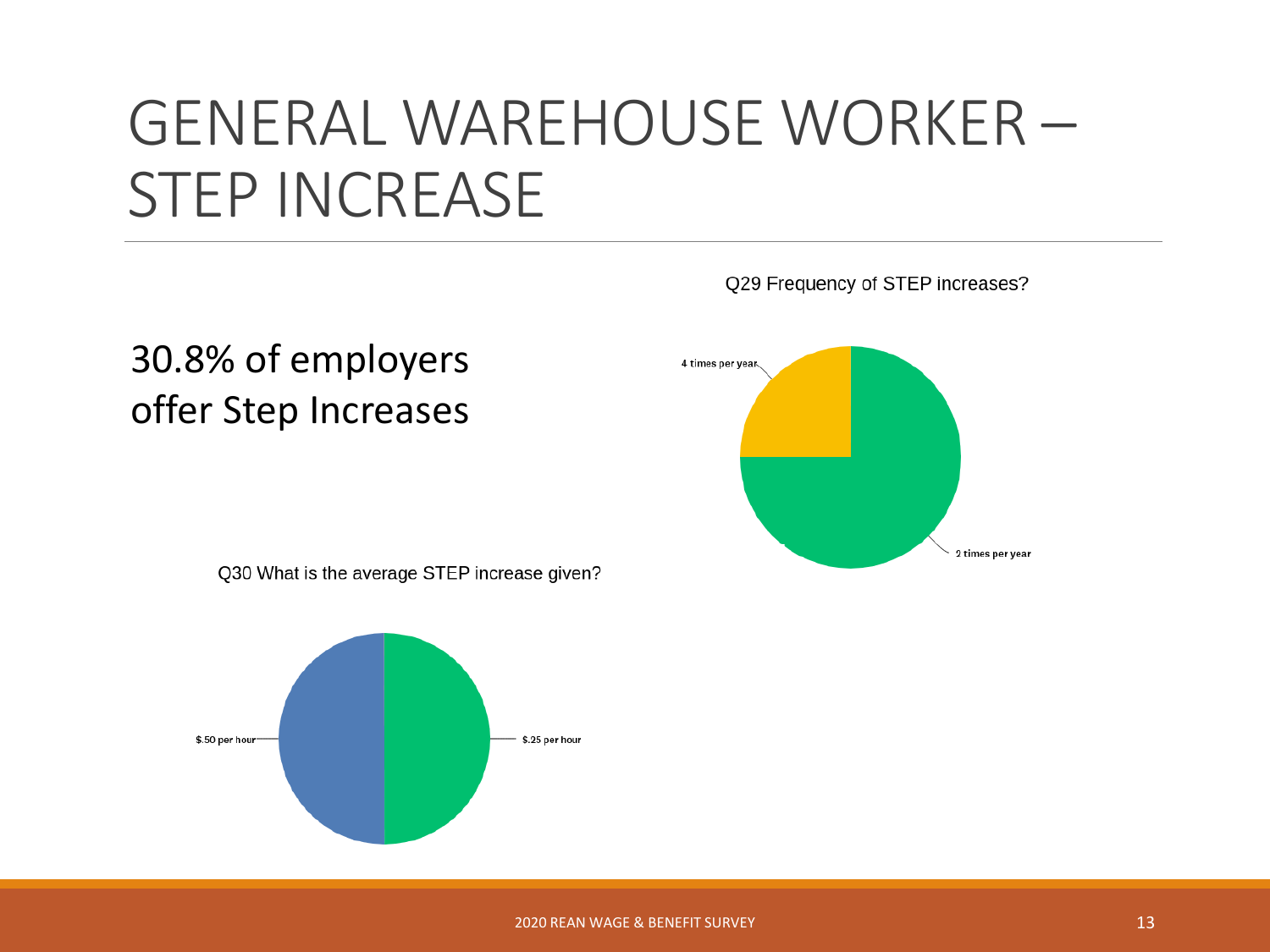### GENERAL WAREHOUSE WORKER – MERIT INCREASE

#### 69.2% of employers offer Merit Increases

Q32 Average MERIT increase percentage for this position?

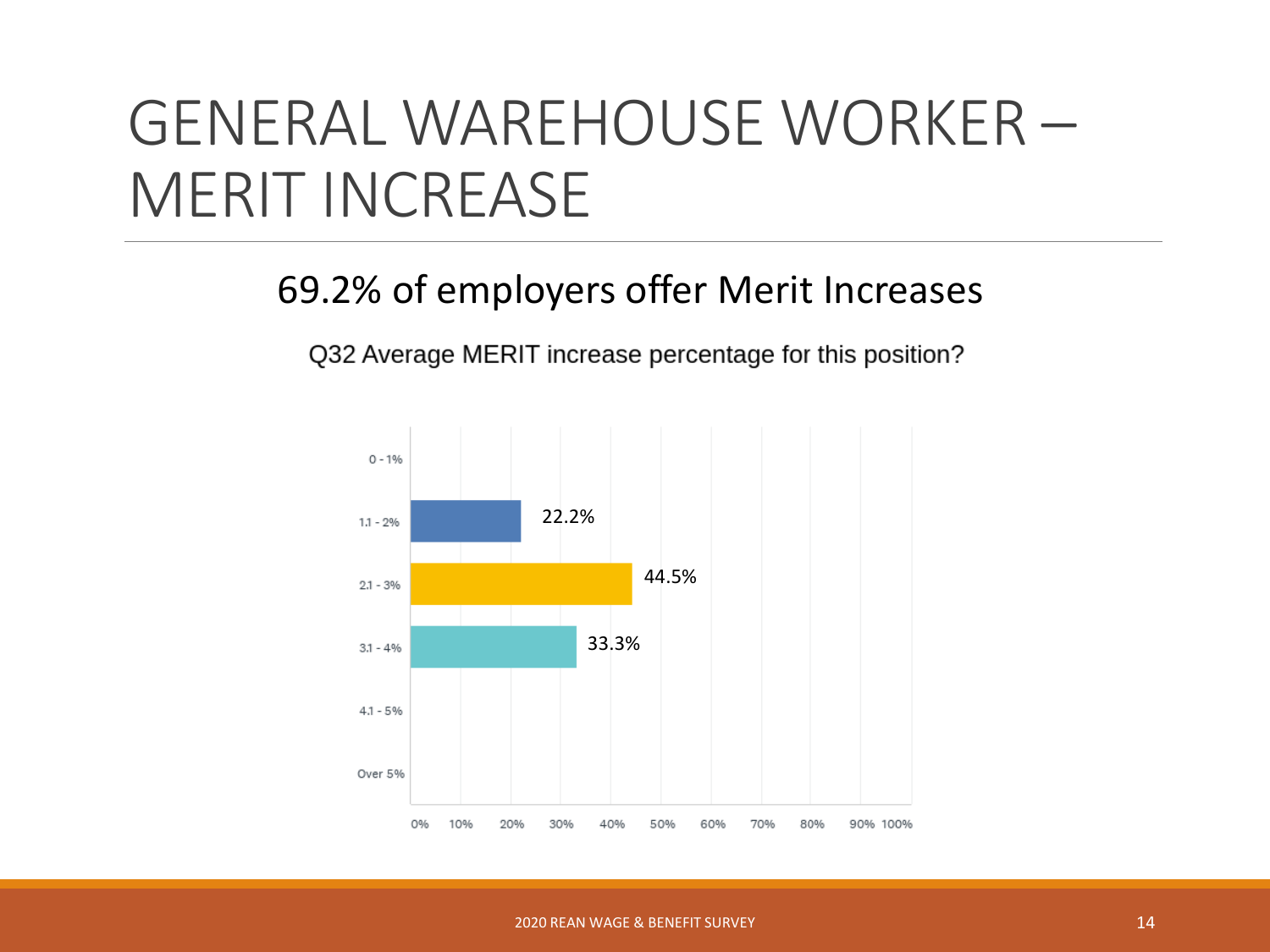### EQUIPMENT OPERATOR (FORKLIFT/CHERRY PICKER)

#### 93.3% of employers have workers who fit this job description

Average number of full-time employees: 43

| <b>Starting Rate</b> | \$13.92 |
|----------------------|---------|
| Mid Point            | \$15.81 |
| <b>Maximum Rate</b>  | \$18.69 |

#### Average number of seasonal/temporary employees: 7

| Starting Rate       | \$14.32 |
|---------------------|---------|
| Mid Point           | \$14.89 |
| <b>Maximum Rate</b> | \$15.50 |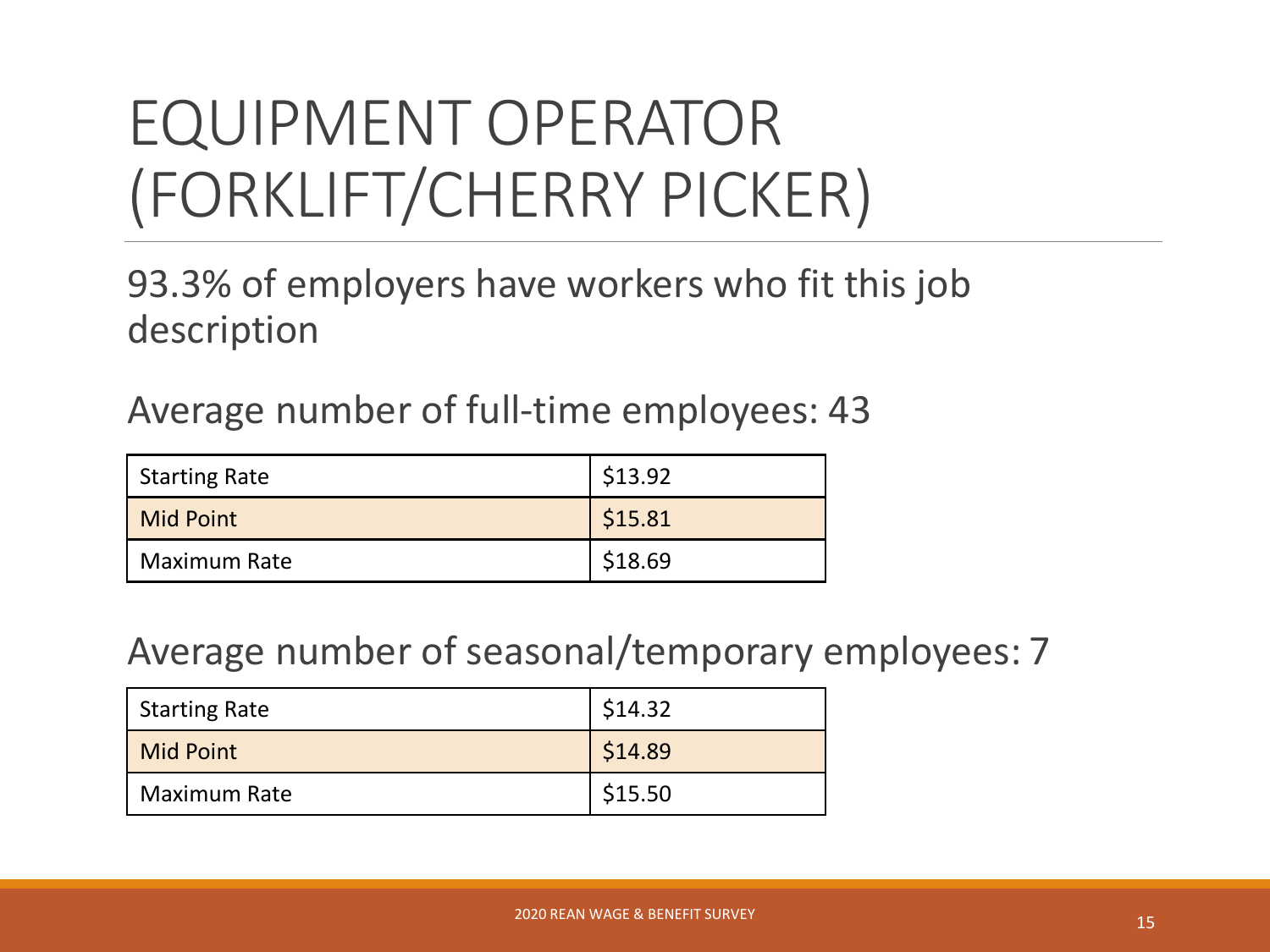### DRIVER PAY DIFFERENTIAL

#### 21.4% of employers offer Driver Pay diff

Q38 Do you offer driver pay differential?



Q39 How much is driver pay differential?

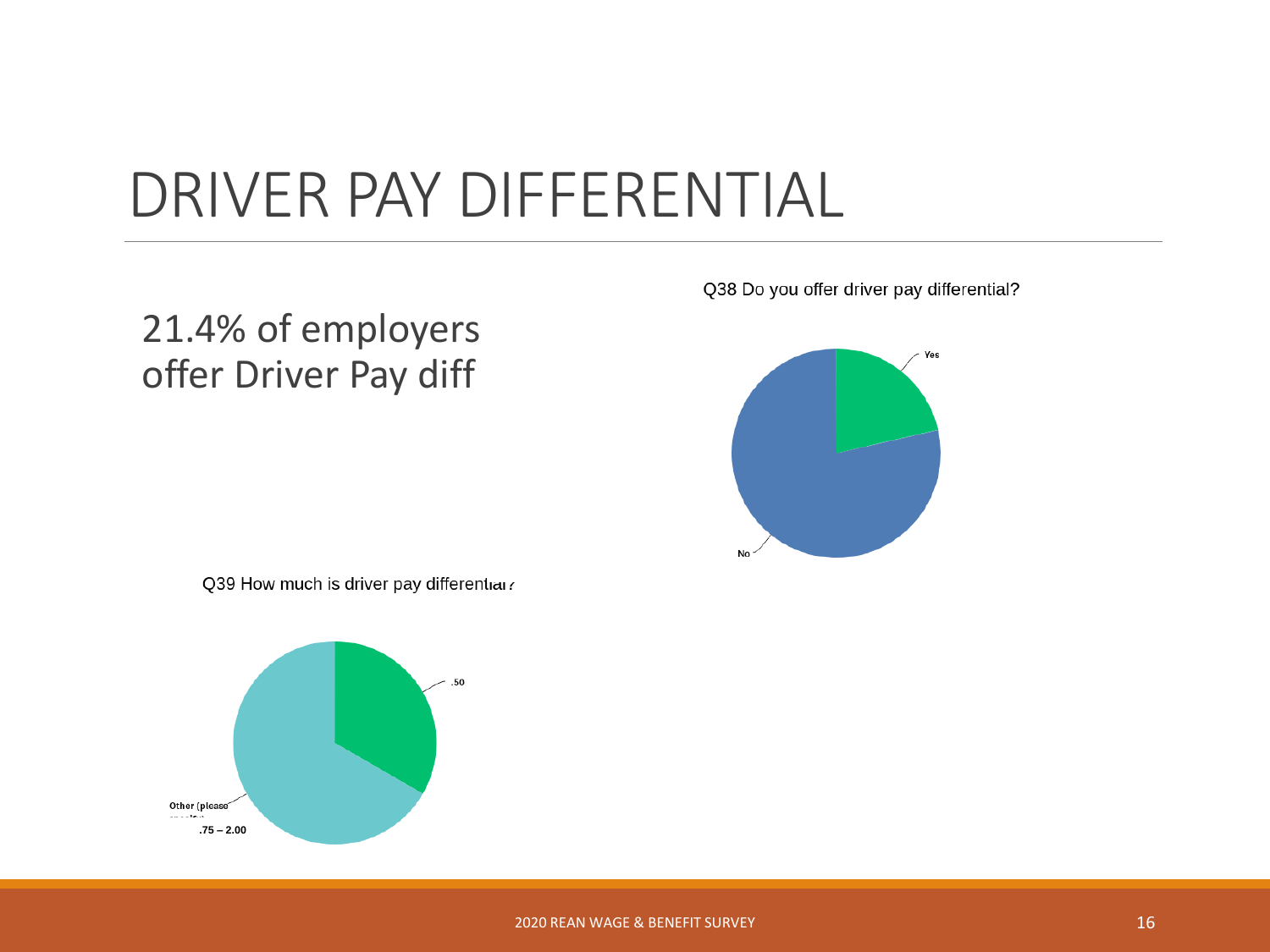### EQUIPMENT OPERATOR (FORKLIFT/CHERRY PICKER) - STEP

Q41 Frequency of STEP increases?



Q42 What is the average STEP increase given?

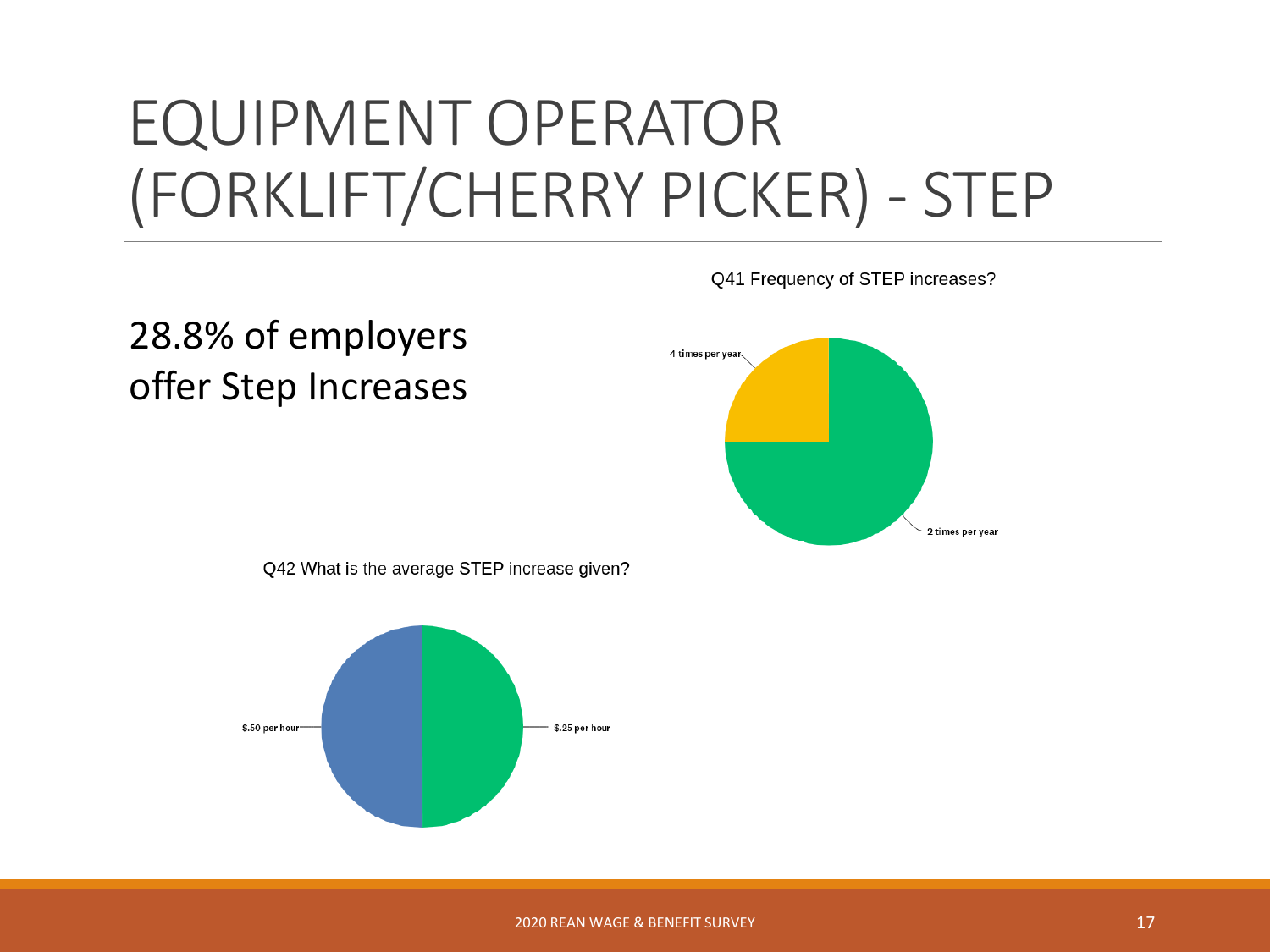### EQUIPMENT OPERATOR (FORKLIFT/CHERRY PICKER) - MERIT

#### 64.3% of employers offer Merit Increases

Q44 Average MERIT increase percentage for this position?

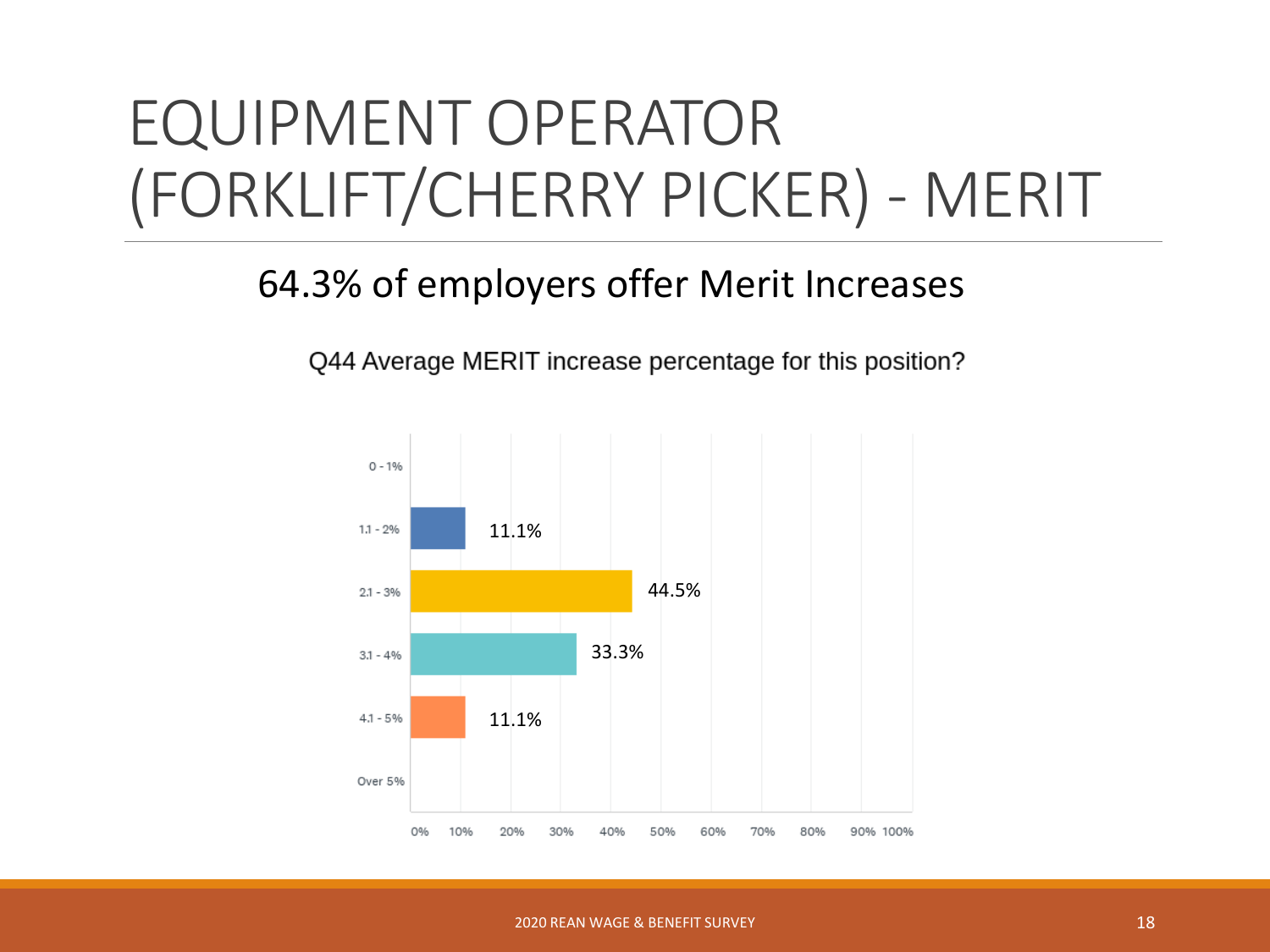### LEAD/GROUP LEADER/COORDINATOR (GENERALLY NON/EXEMPT)

80% of employers have workers who fit this job description.

Average number of full-time employees: 14

| <b>Starting Rate</b> | \$16.20 |
|----------------------|---------|
| <b>Mid Point</b>     | \$18.24 |
| <b>Maximum Rate</b>  | \$20.71 |

Average number of seasonal/temporary employees: 0

| <b>Starting Rate</b> | \$14.75 |
|----------------------|---------|
| Mid Point            | \$15.00 |
| <b>Maximum Rate</b>  | \$18.00 |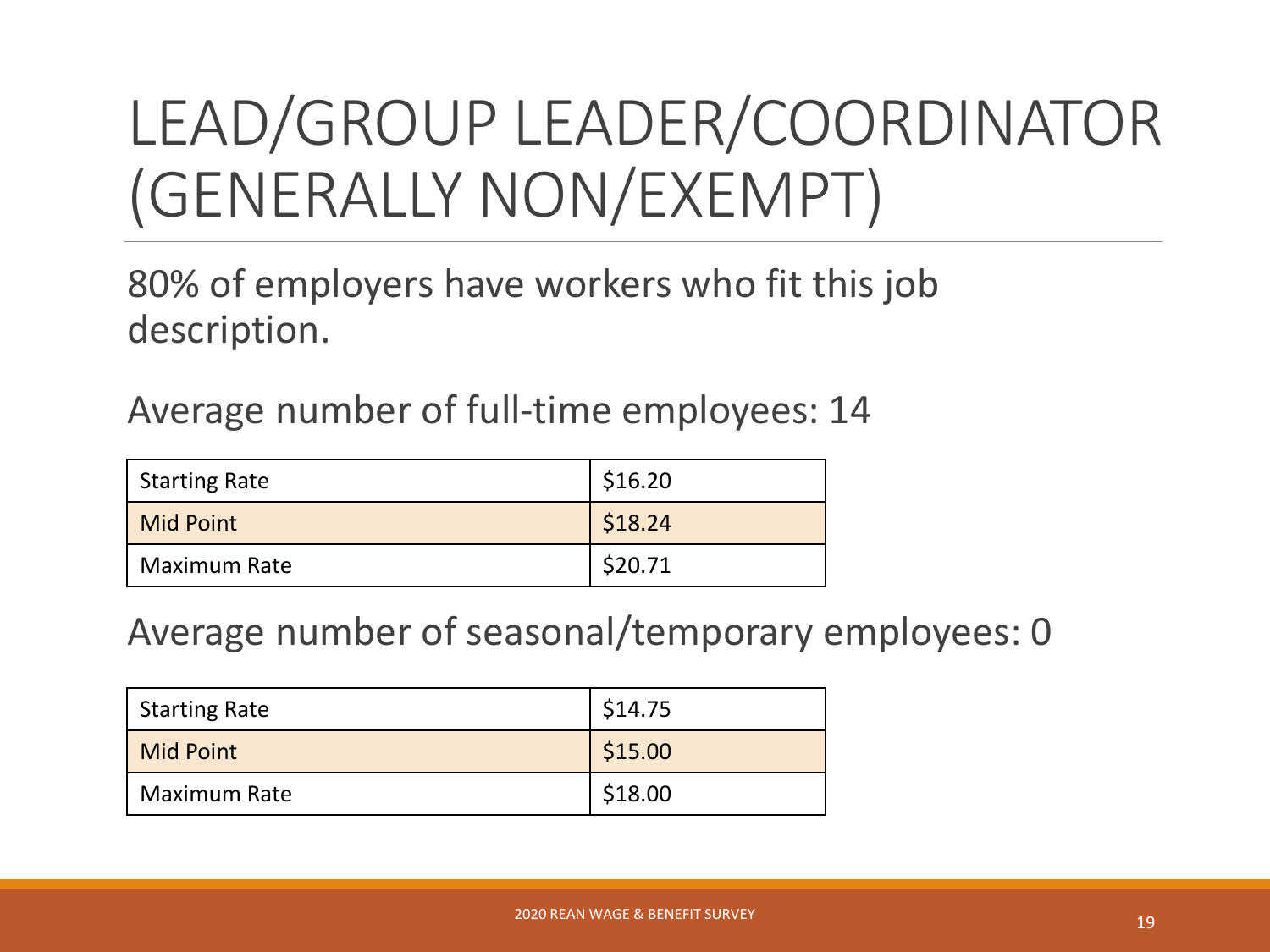### LEAD/GROUP LEADER/COORDINATOR (GENERALLY NON/EXEMPT) - STEP

#### 8.3% of employers offer Step Increases

O52 What is the average STEP increase



Q51 Frequency of STEP increases?

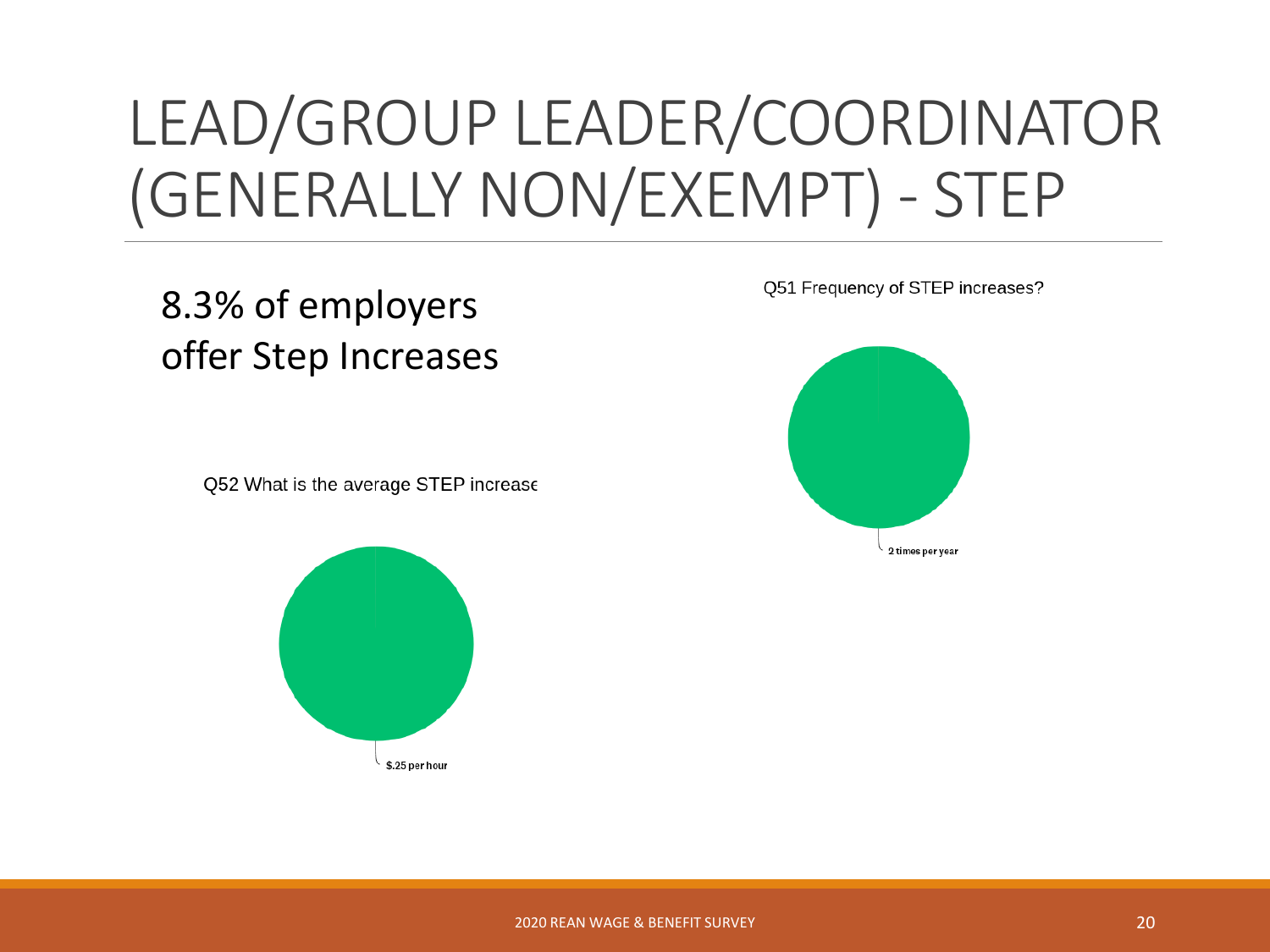### LEAD/GROUP LEADER/COORDINATOR (GENERALLY NON/EXEMPT) - MERIT

#### 83.3% of employers offer Merit Increases

Q54 Average MERIT increase percentage for this position?

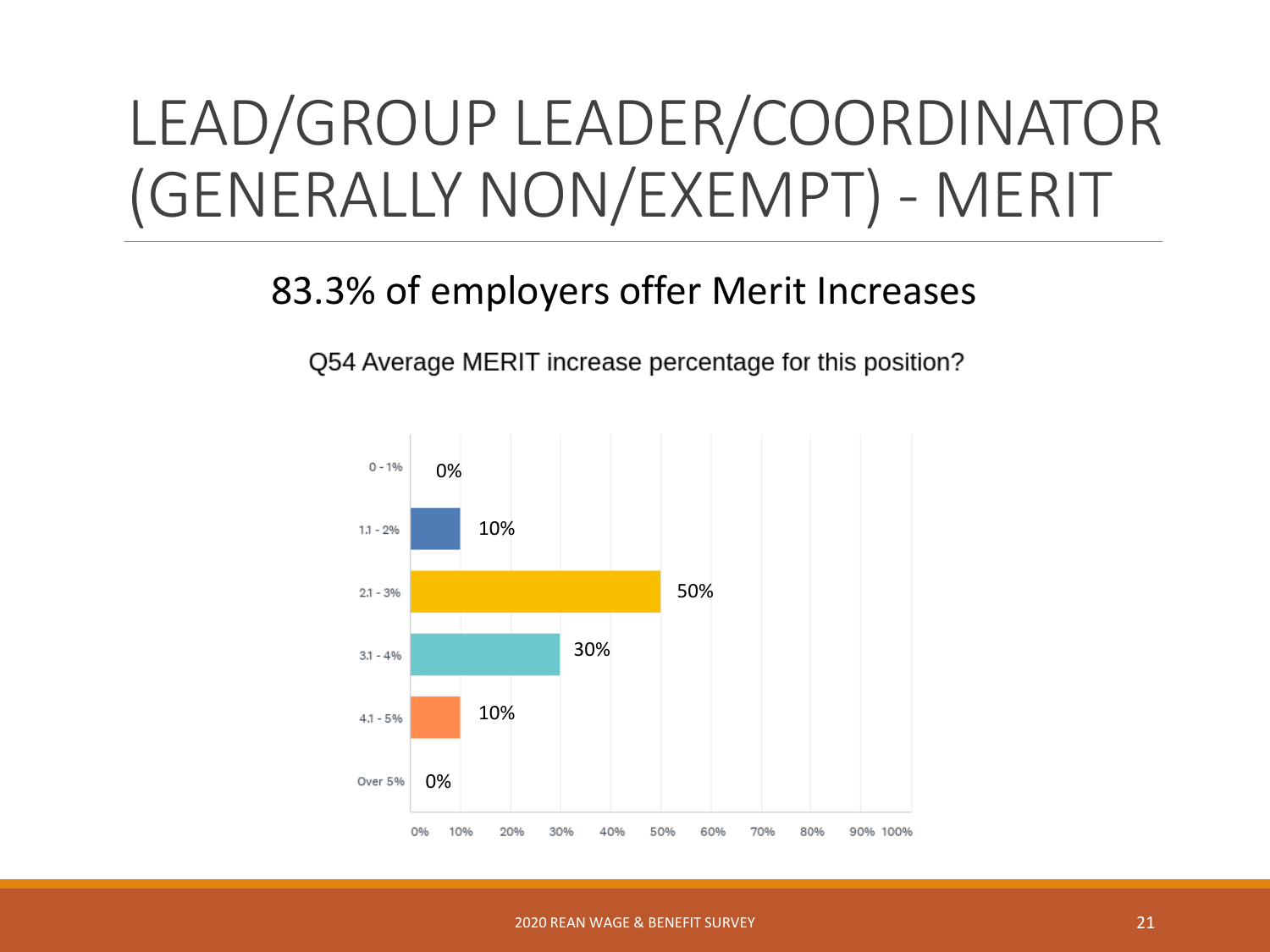### GENERAL MAINTENANCE

60% of employers have workers who fit this job description

20% outsource this position

Wages by Level:

ENTRY level workers (0-2 years experience)

| Starting Rate       | \$16.34 |
|---------------------|---------|
| Mid Point           | \$18.09 |
| <b>Maximum Rate</b> | \$20.01 |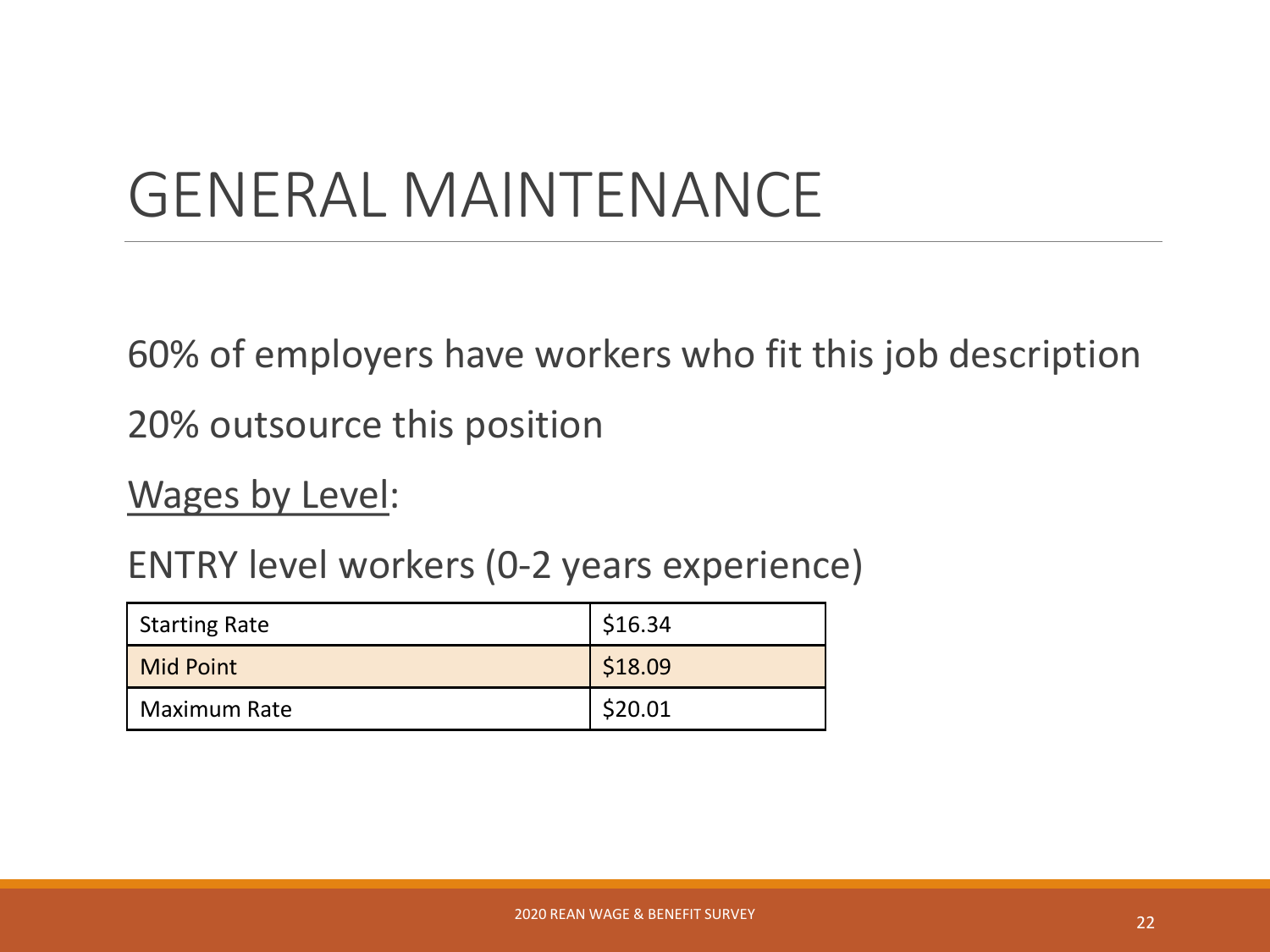### GENERAL MAINTENANCE – con't

#### EXPERIENCED level workers (3-5 years experience)

| <b>Starting Rate</b> | \$18.39 |
|----------------------|---------|
| <b>Mid Point</b>     | \$21.51 |
| <b>Maximum Rate</b>  | \$24.09 |

#### ADVANCED level workers (5+ years experience)

| <b>Starting Rate</b> | \$23.19 |
|----------------------|---------|
| Mid Point            | \$25.00 |
| <b>Maximum Rate</b>  | \$26.96 |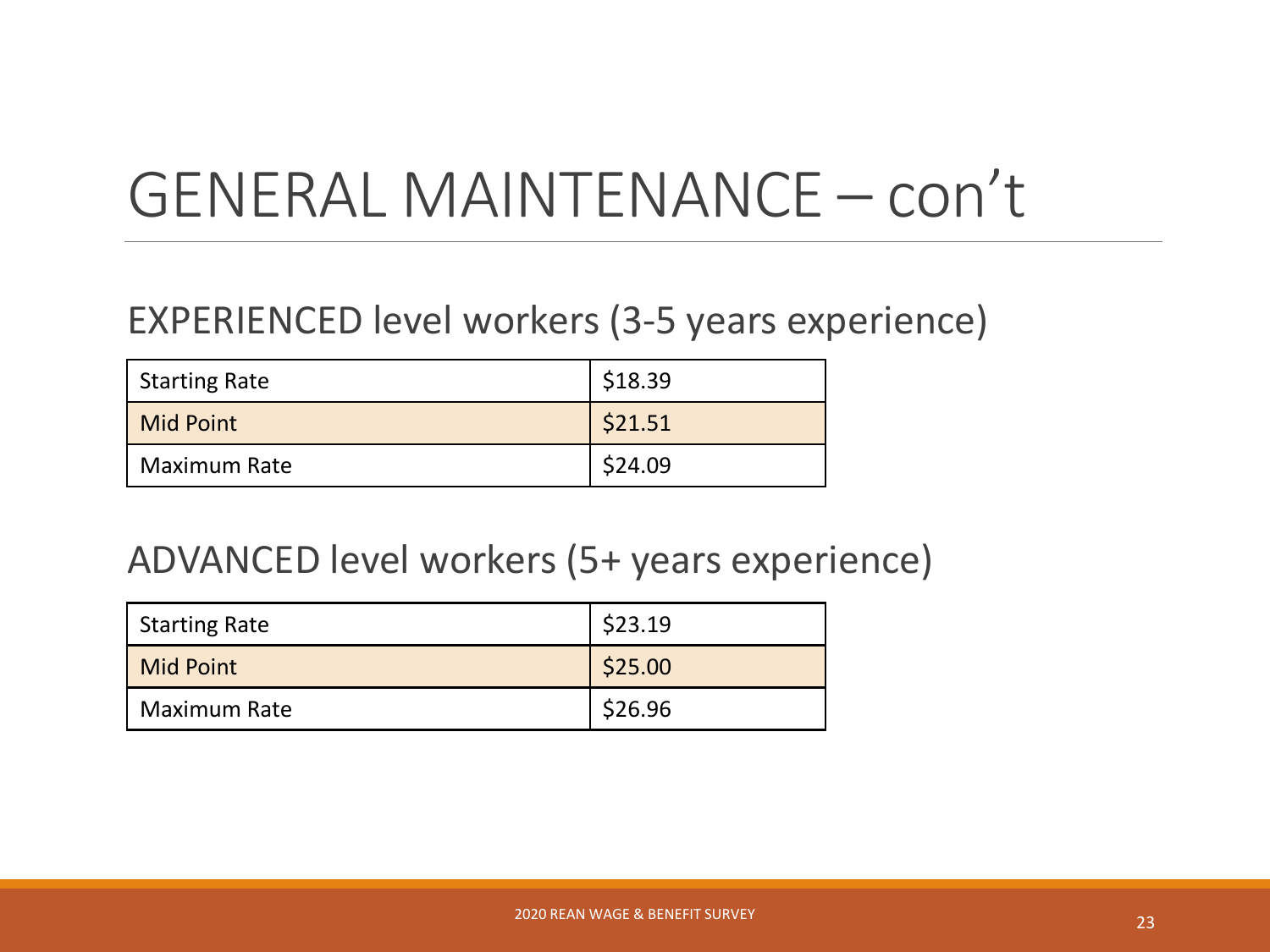### GENERAL MAINTENANCE – STEP INCREASE

66.7% of employers offer Step Increases Q60 Frequency of STEP increases?



Q61 What is the average STEP increase given?

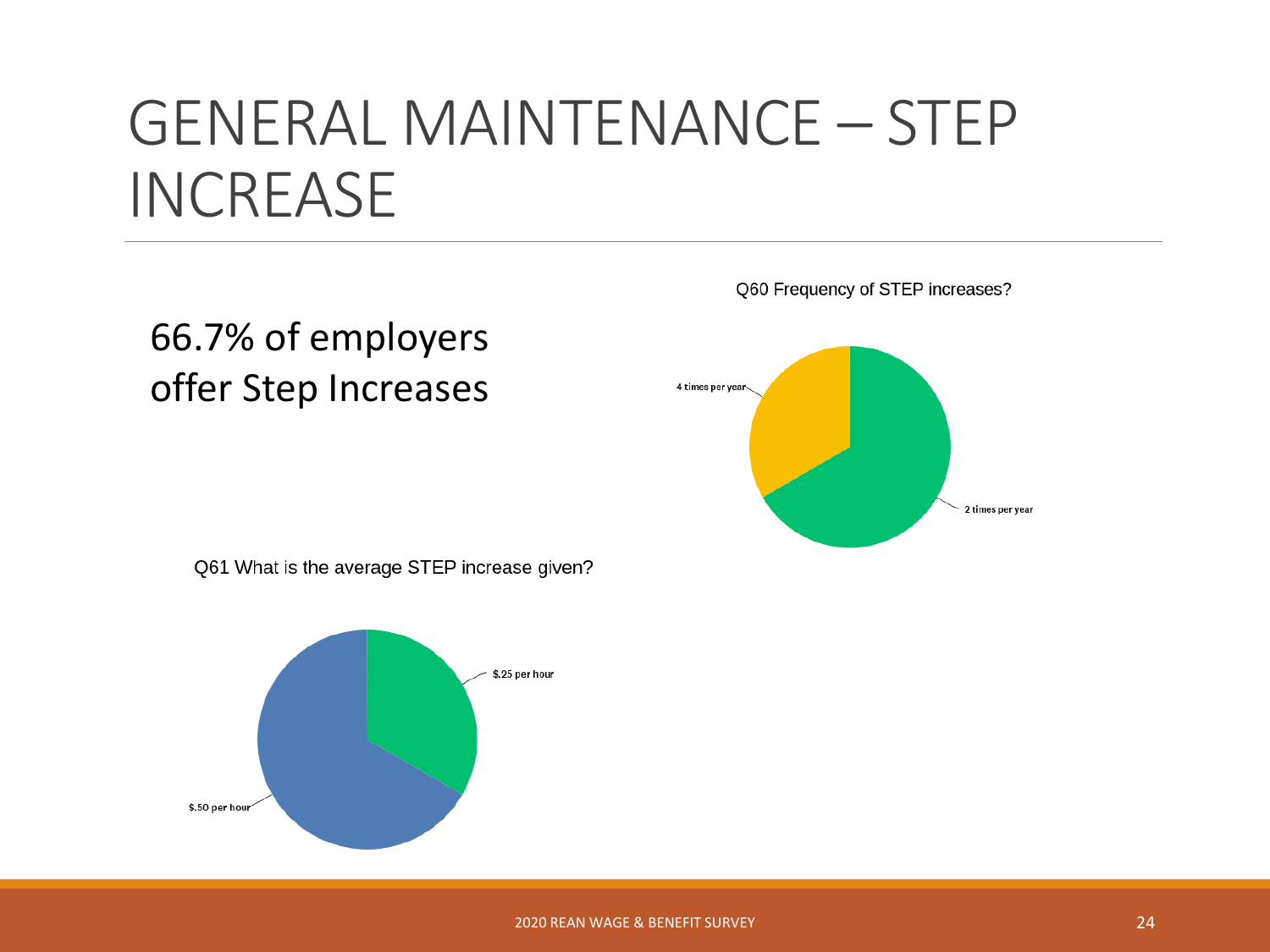### GENERAL MAINTENANCE – MERIT INCREASE

#### 55.6% of employers offer Merit Increases

Q63 Average MERIT increase percentage for this position?

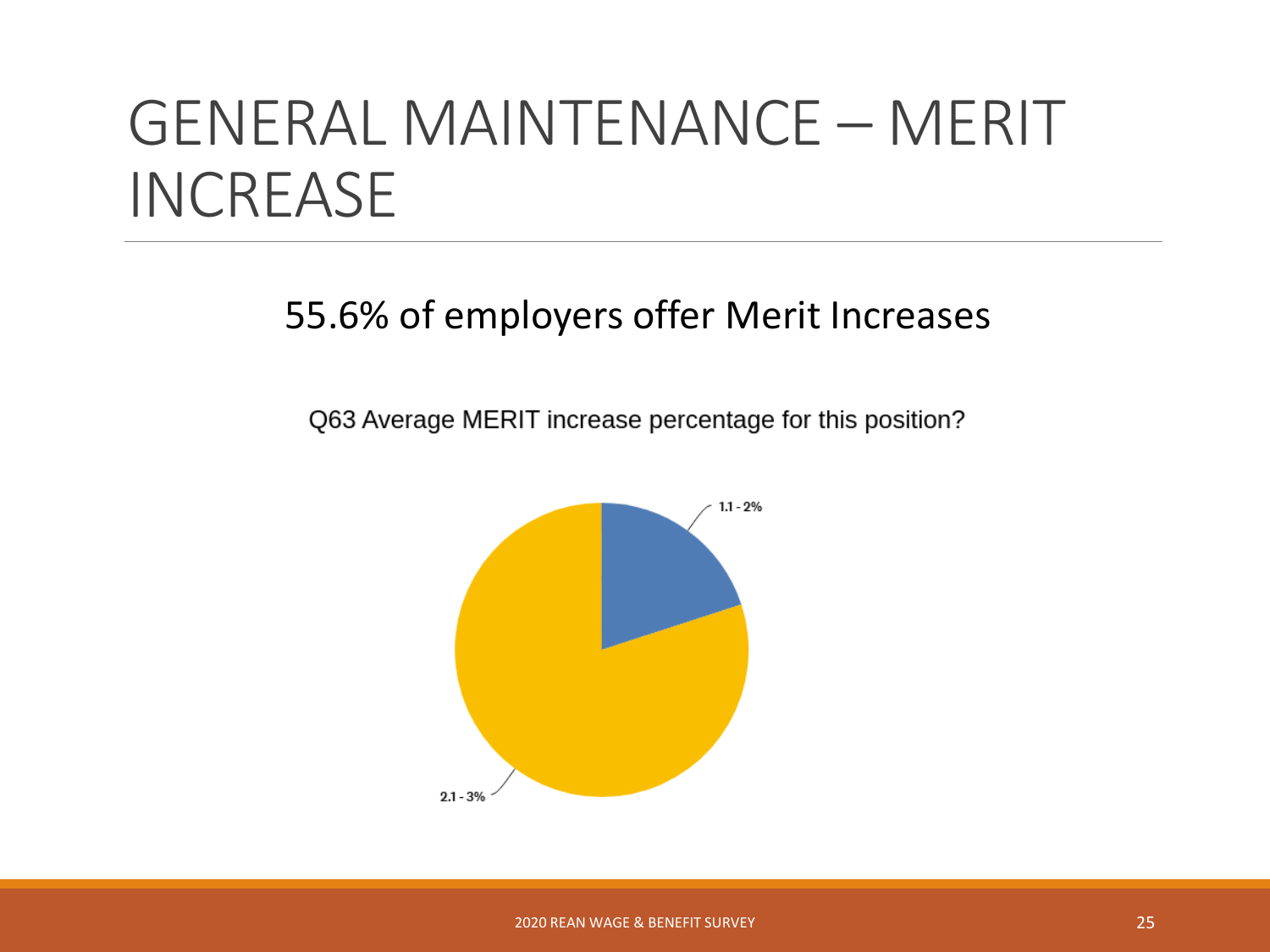### CUSTODIAN

40% of employers have workers who fit this job description

26.7% outsource this position

| <b>Starting Rate</b> | \$13.73 |
|----------------------|---------|
| <b>Mid Point</b>     | \$15.19 |
| <b>Maximum Rate</b>  | \$17.11 |

#### Average number of full-time employees: 5

#### Average number of seasonal/temporary employees: 2

| <b>Starting Rate</b> | \$14.08 |
|----------------------|---------|
| <b>Mid Point</b>     | \$14.83 |
| <b>Maximum Rate</b>  | \$15.58 |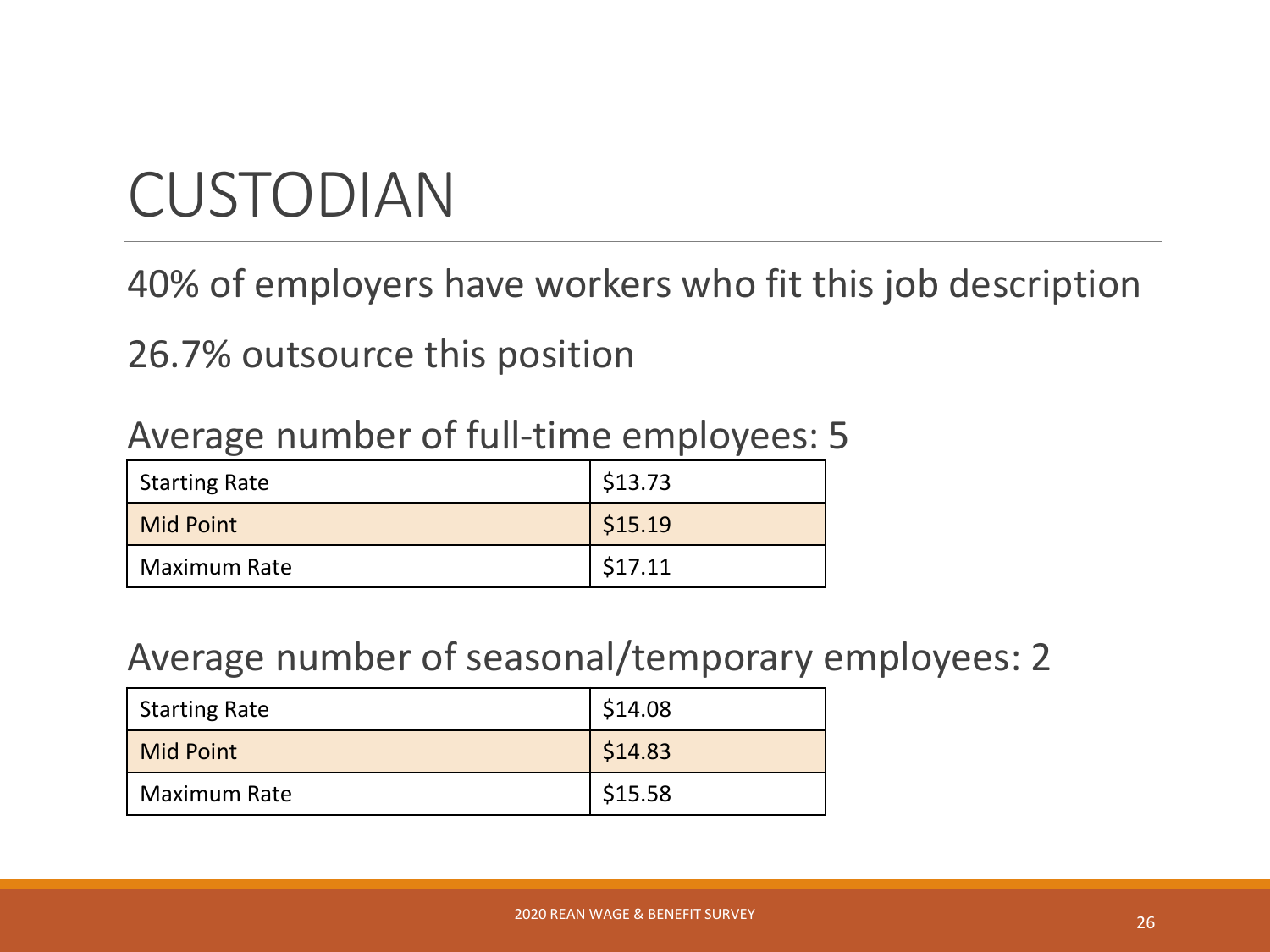### CUSTODIAN – STEP INCREASE

#### 16.7% of employers offer Step Increases

Q70 Frequency of STEP increases?



Q71 What is the average STEP

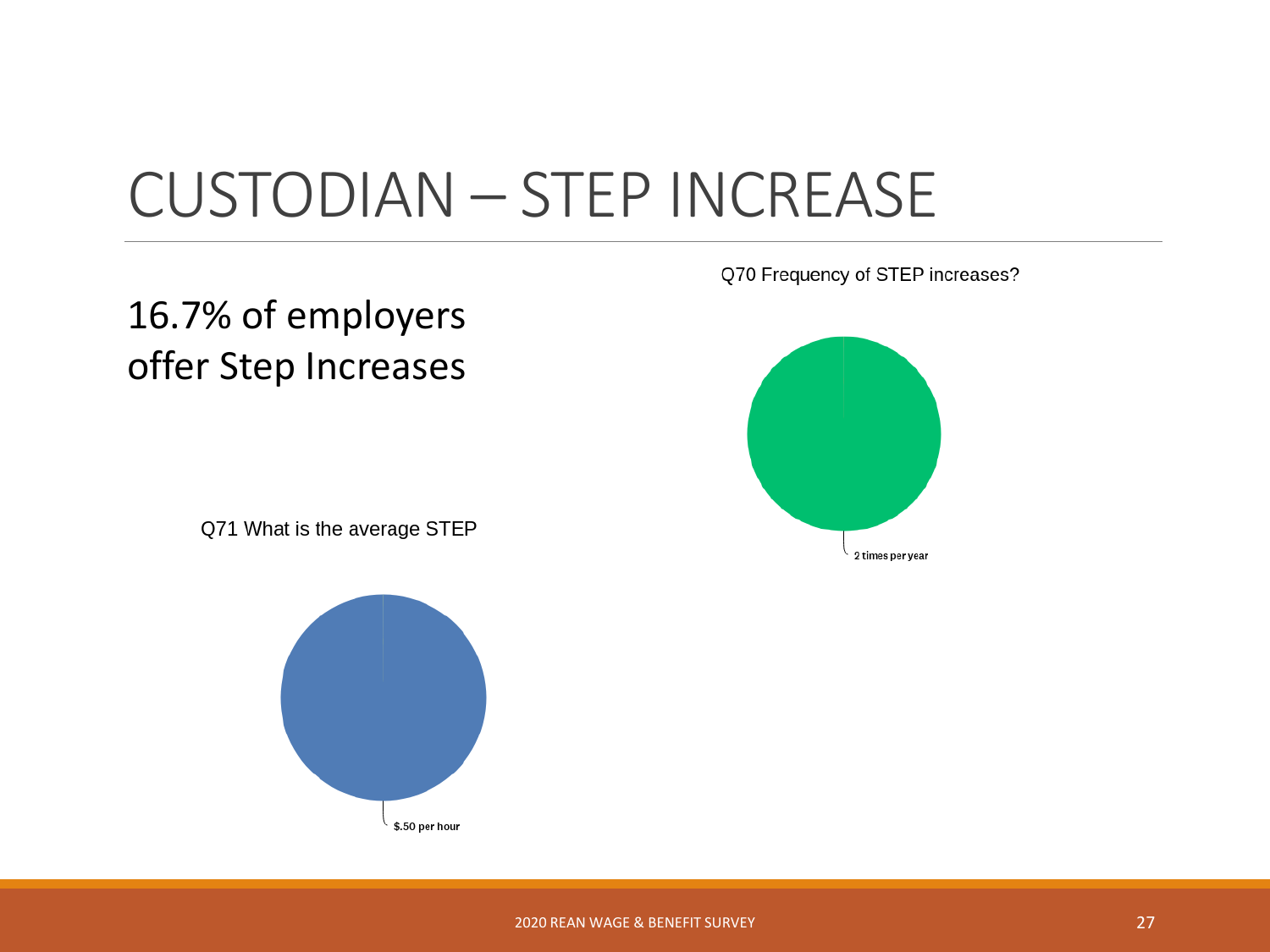### CUSTODIAN – MERIT INCREASE

#### 66.7% of employers offer Merit Increases

Q73 Average MERIT increase percentage for this position?

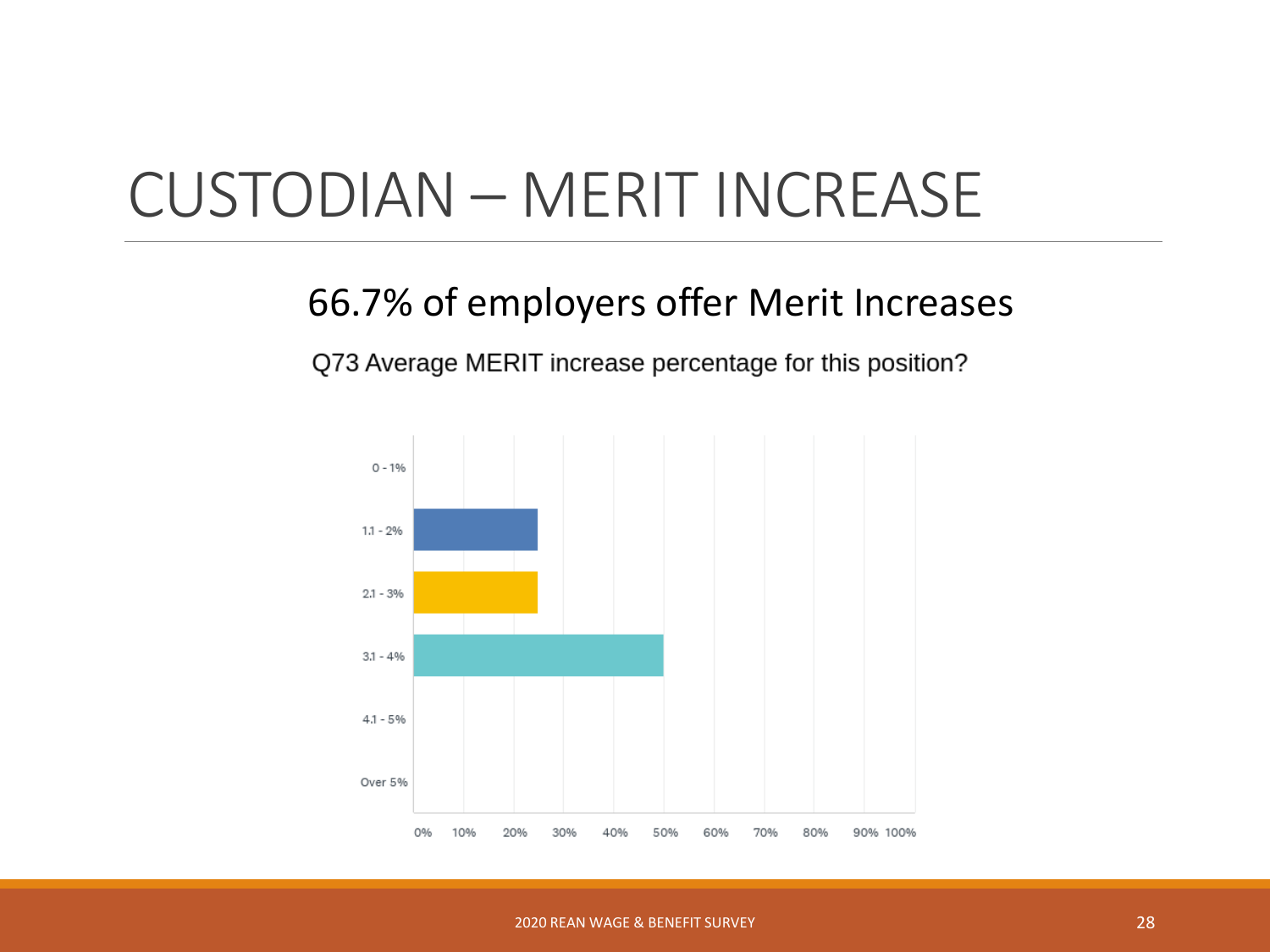# INSURANCE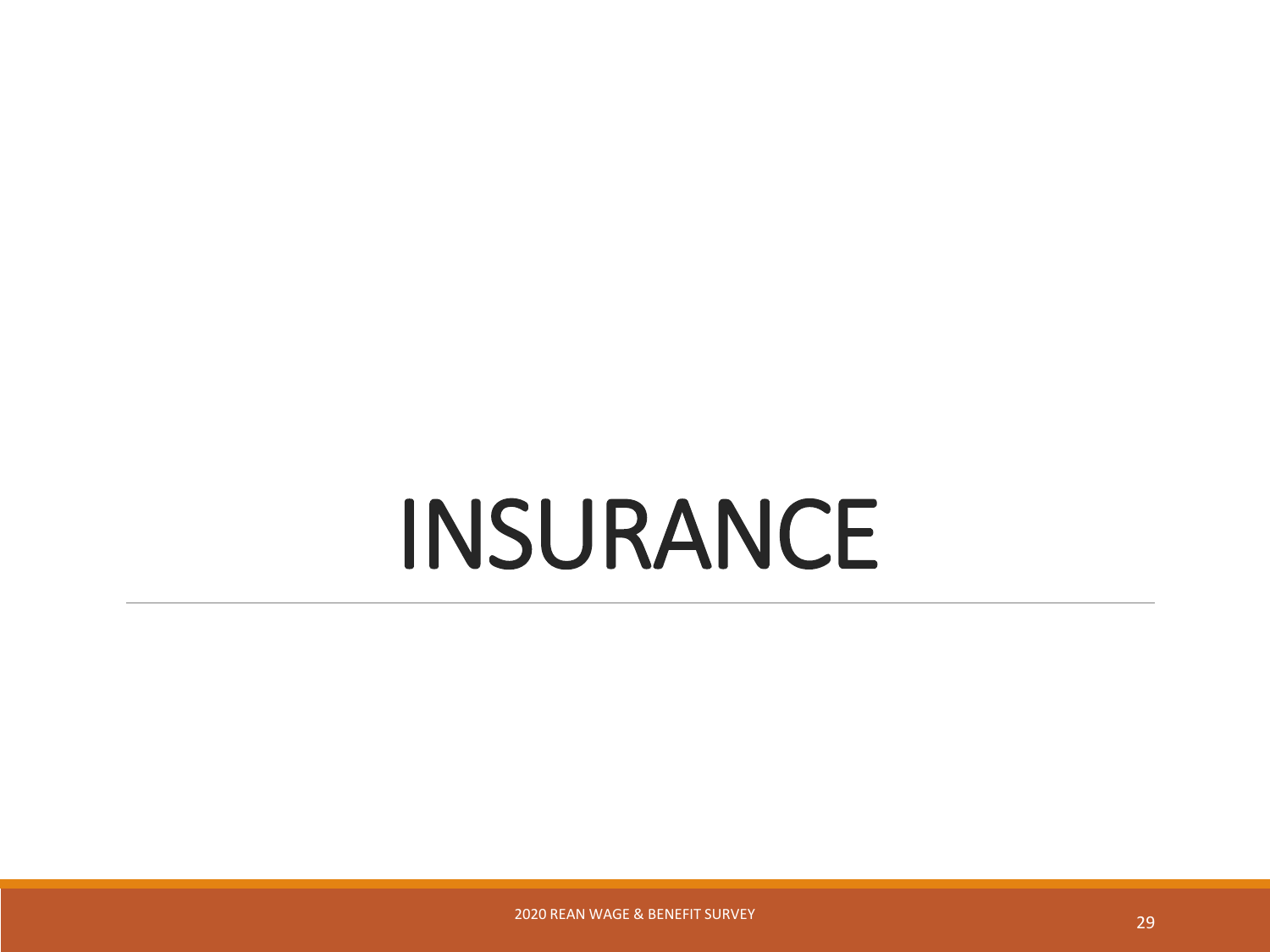## INSURANCE OFFERED



| Other responses<br>include:   |  |
|-------------------------------|--|
| -AD&D, critical<br>illness    |  |
| -Pet insurance                |  |
| -Identity Theft<br>Protection |  |
| -Company perks                |  |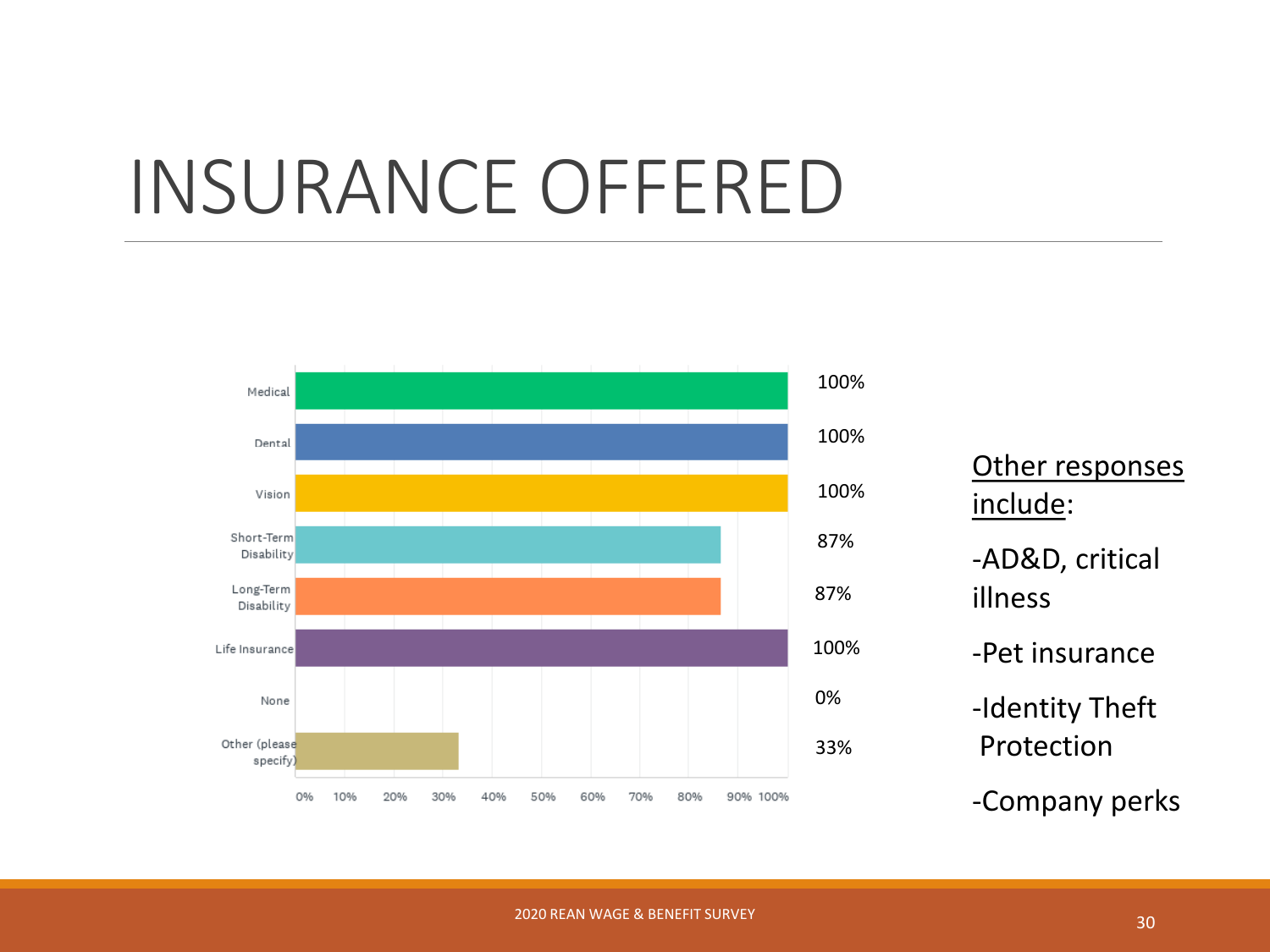# PAID TIME OFF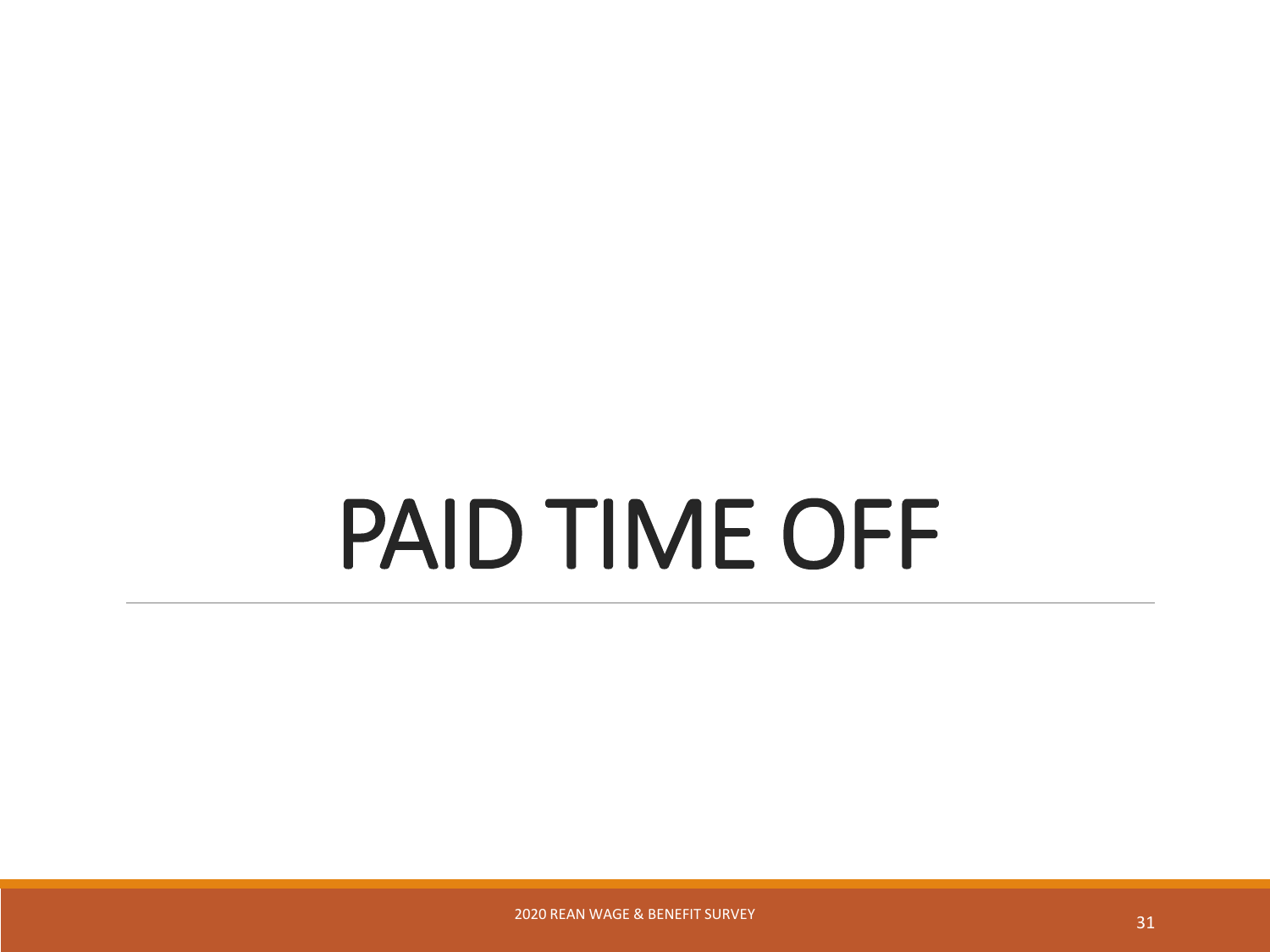# NON-EXEMPT Types of Paid Time Off

Q74 What type of Time Off do you offer NON-EXEMPT employees (check all that apply).

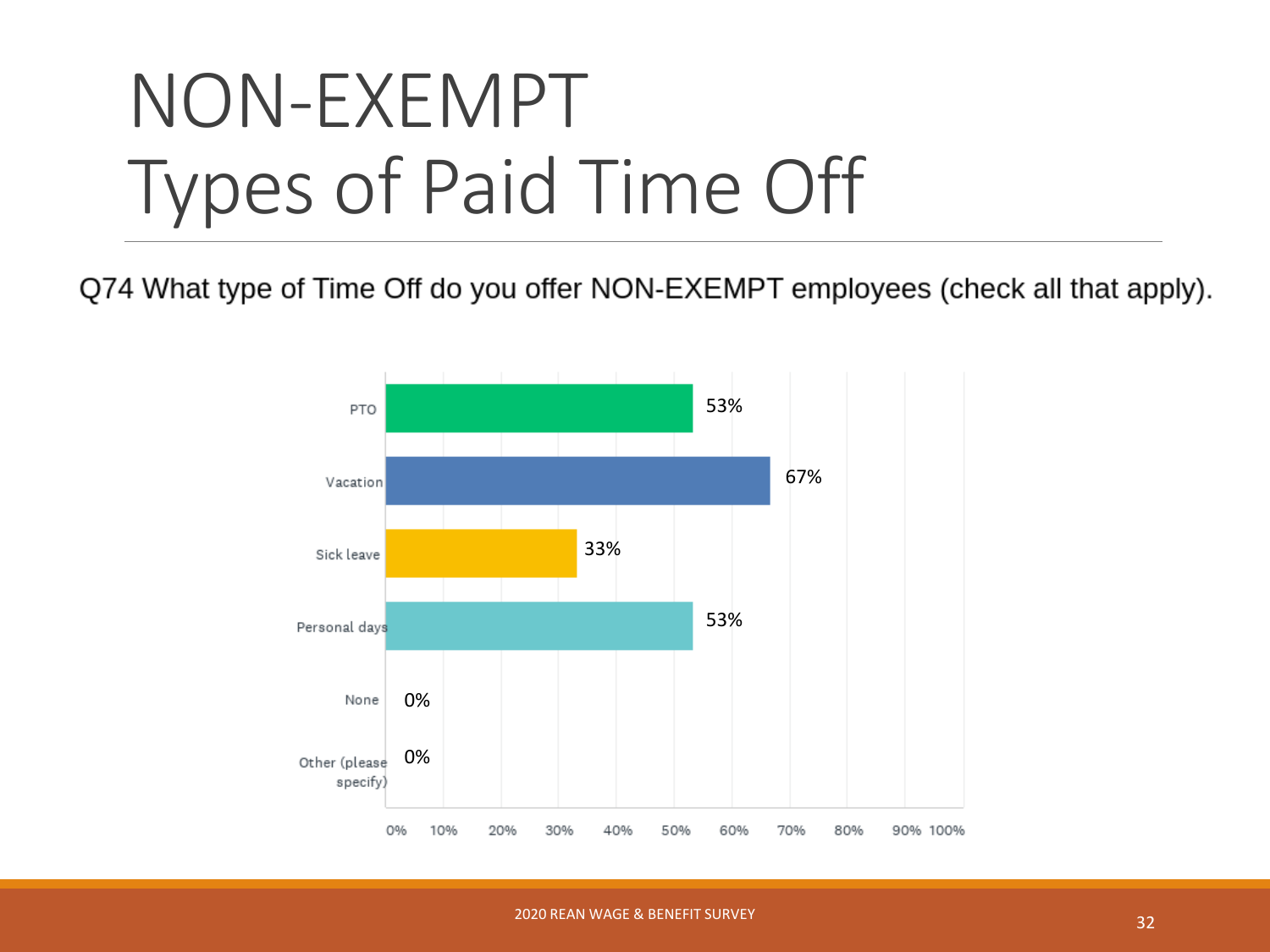# NON-EXEMPT Time Carried Over

80% of employers said Paid Time Off can be carried over

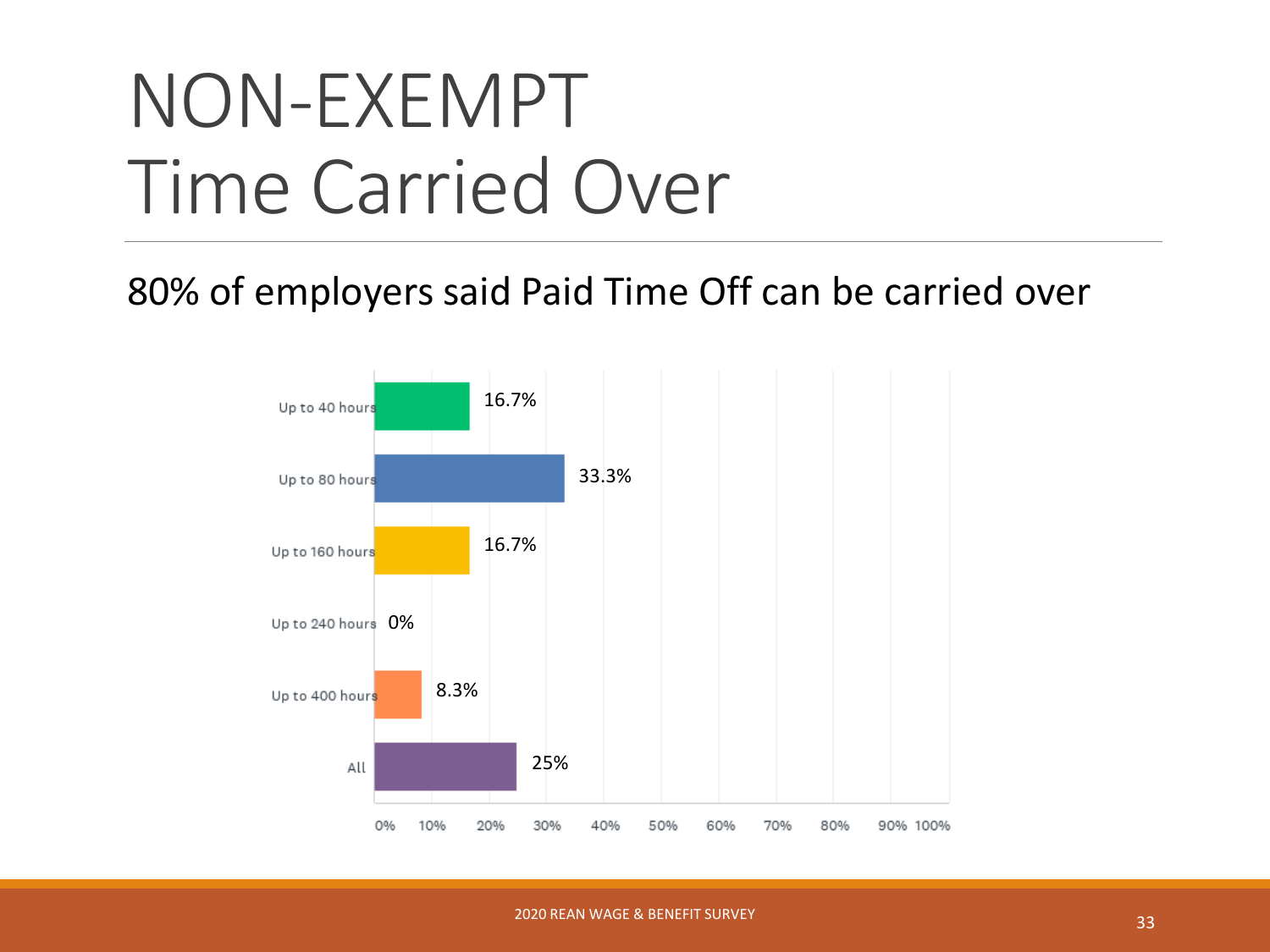# EXEMPT Types of Paid Time Off

Q77 What type of Time Off do you offer EXEMPT employees (check all that apply)?

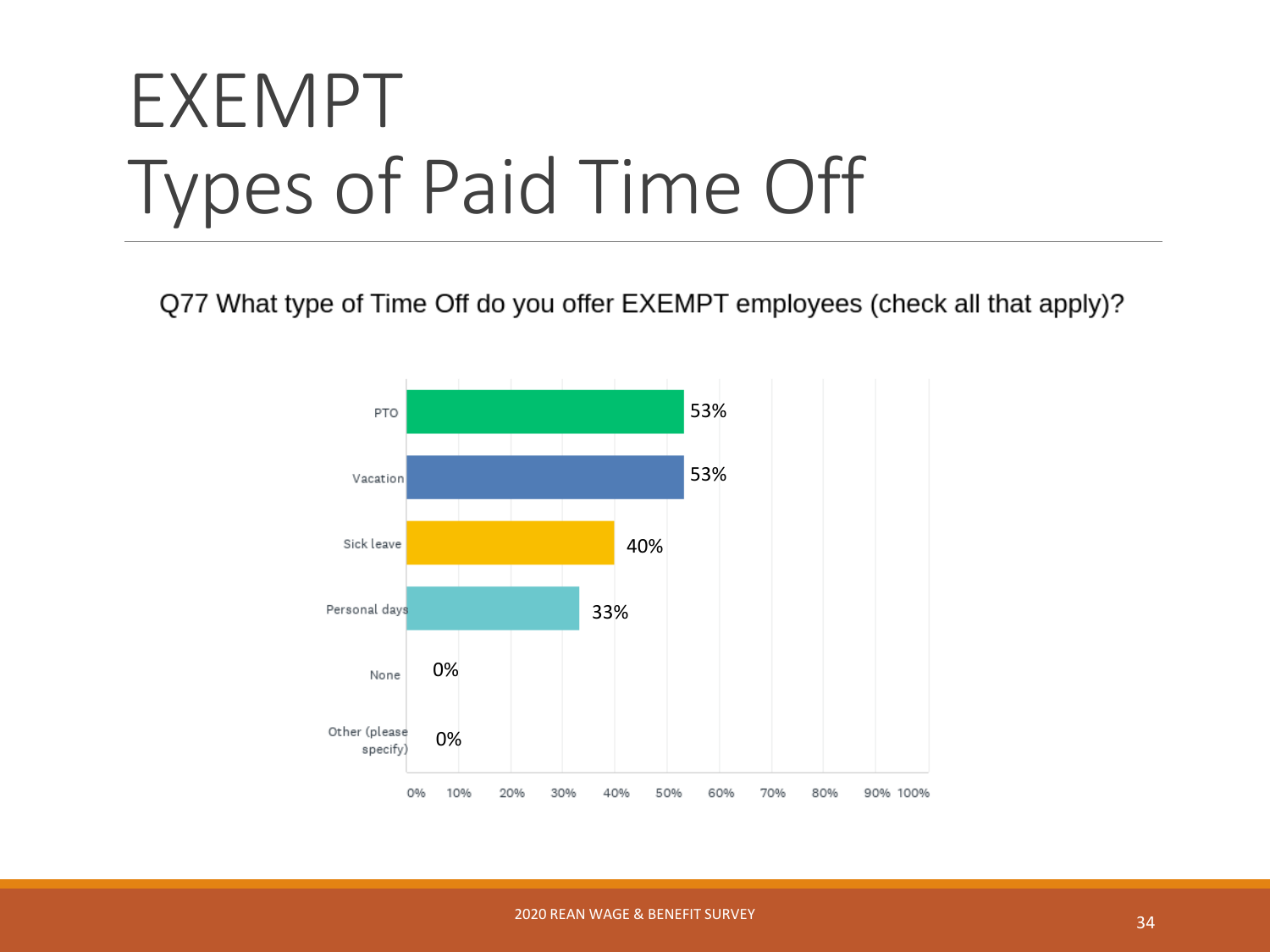# EXEMPT Time Carried Over

80% of employers said Paid Time Off can be carried over

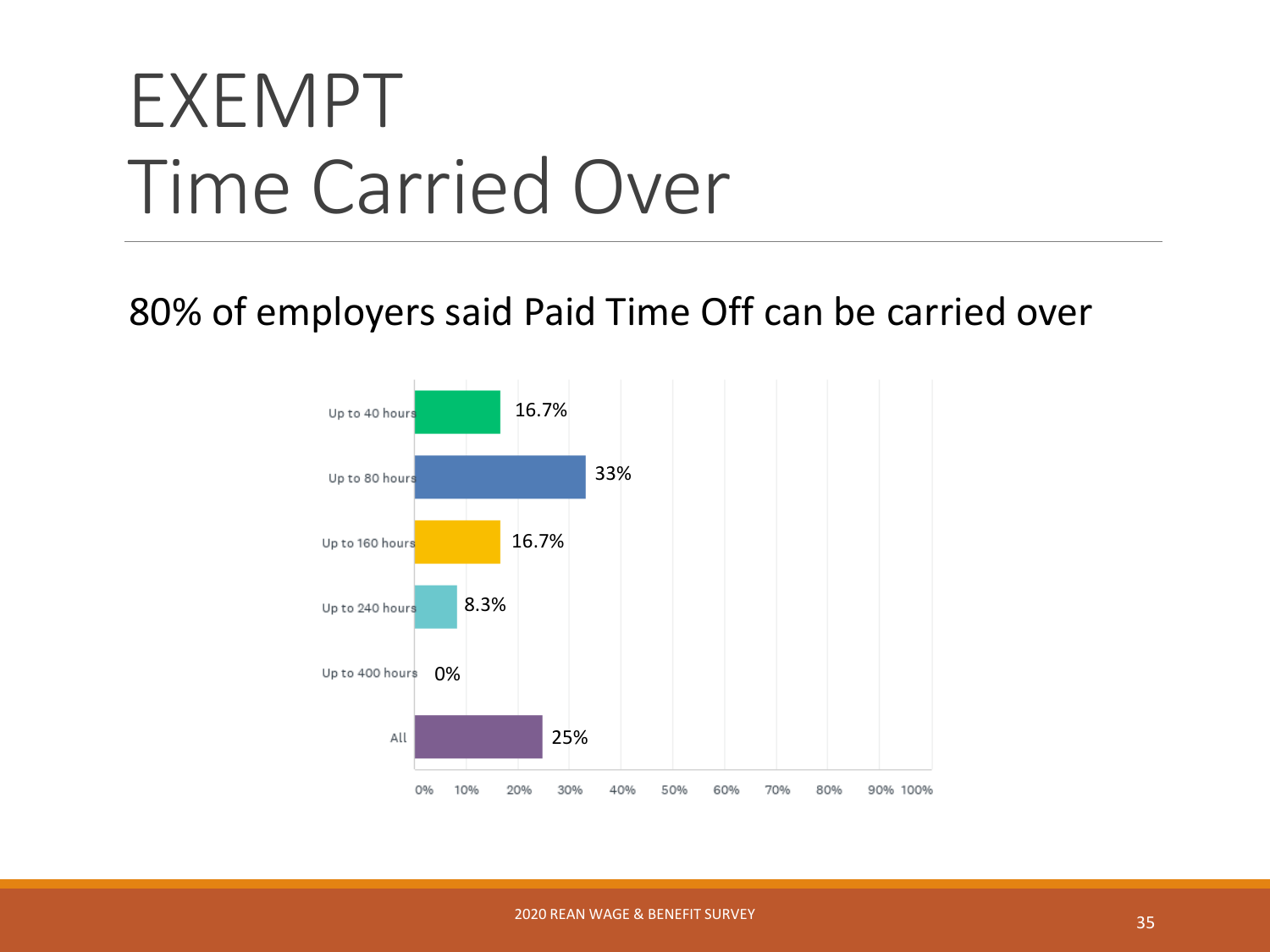## HOLIDAYS

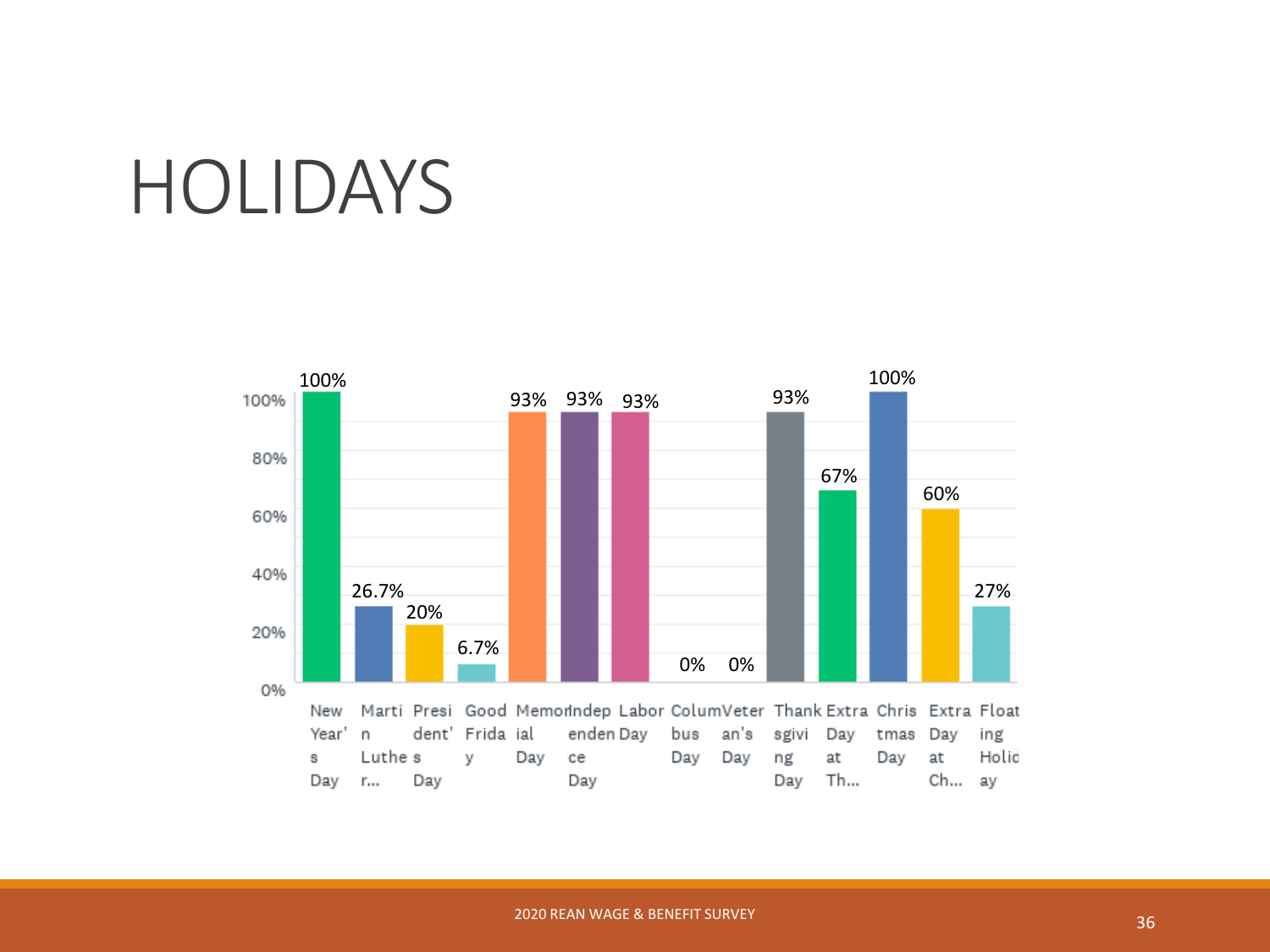# OTHER BENEFITS AND INCENTIVES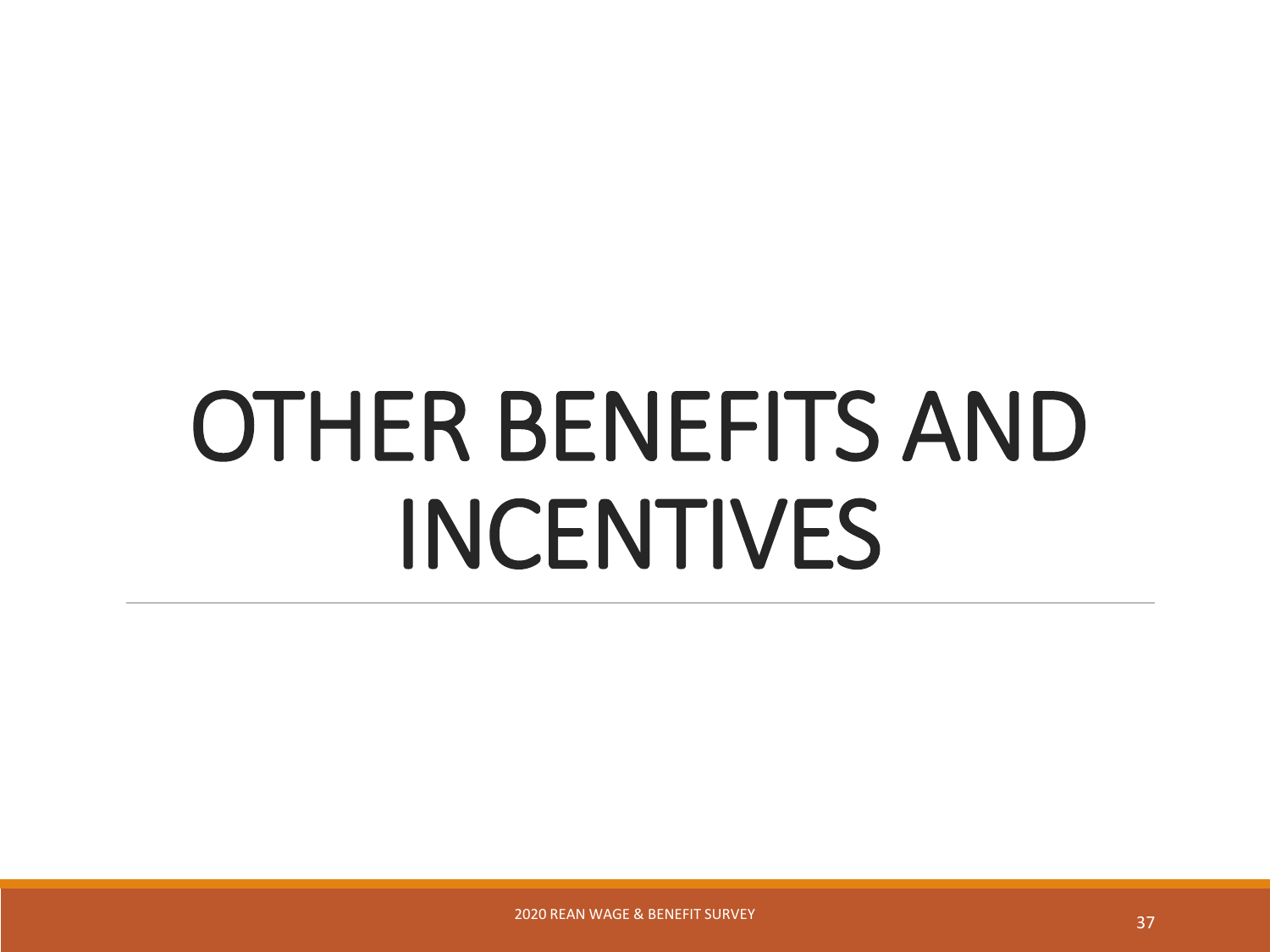## OTHER BENEFITS

| 401K                                   | 87.0% |
|----------------------------------------|-------|
| <b>Adoption Services</b>               | 27.0% |
| Child Care Subsidy                     | 7.0%  |
| <b>Community Service Opportunities</b> | 47.0% |
| <b>Company Events</b>                  | 73.0% |
| Company Product Discounts/Giveaways    | 67.0% |
| <b>Company Savings Match</b>           | 33.0% |
| Discount Cellular Service              | 47.0% |
| Discount Computer Purchase Program     | 27.0% |
| <b>Elder Care</b>                      | 20.0% |
| <b>Employee Assistance Program</b>     | 93.0% |
| <b>Employee Credit Union</b>           | 30.0% |
| <b>Expanded or Paid Family Leave</b>   | 33.0% |
| <b>Financial Planning</b>              | 27.0% |
| <b>Fitness Center Discounts</b>        | 27.0% |
| <b>Flex Time</b>                       | 13.0% |
| <b>Flexible Spending Account</b>       | 80.0% |
| <b>Free Parking</b>                    | 87.0% |
| Home and Auto Insurance Plan           | 7.0%  |
| HSA/HRA                                | 67.0% |
| Legal Assistance Plan                  | 47.0% |
| <b>On-Site ATM</b>                     | 7.0%  |
| <b>On-Site Cafeteria</b>               | 27.0% |
| <b>On-Site Child Care</b>              | 0.0%  |
|                                        |       |

| <b>On-Site Dry Cleaning</b>               | $0.0\%$ |
|-------------------------------------------|---------|
| <b>On-Site Fitness Center</b>             | 20.0%   |
| <b>On-Site Medical Center</b>             | 7.0%    |
| <b>On-Site Pharmacy</b>                   | 0.0%    |
| <b>Paid Lunch Period</b>                  | 20.0%   |
| <b>Professional Development</b>           | 60.0%   |
| <b>Profit Sharing</b>                     | 47.0%   |
| <b>Scholarship Program</b>                | 27.0%   |
| Severance Program                         | 33.0%   |
| Service Awards                            | 53.0%   |
| <b>Smoking Cessation Program</b>          | 60.0%   |
| <b>Stock Option Purchase</b>              | 20.0%   |
| <b>Telecommuting Program</b>              | 0.0%    |
| <b>Tool Allowance</b>                     | 13.0%   |
| <b>Tuition Reimbursement</b>              | 80.0%   |
| <b>Wellness Program</b>                   | 73.0%   |
| <b>Work Uniforms and Safety Equipment</b> | 40%     |
| Other                                     | 33%     |

|  | Other answers include: |
|--|------------------------|
|  |                        |

- -ESOP
- -Discount programs
- -Associate Recognition
- -Marketplace Chaplains
- -Student Loan Assistance
- -Match 529 accounts
- -Textbook subsidy
- -DB pension
	- -Other educational benefits not listed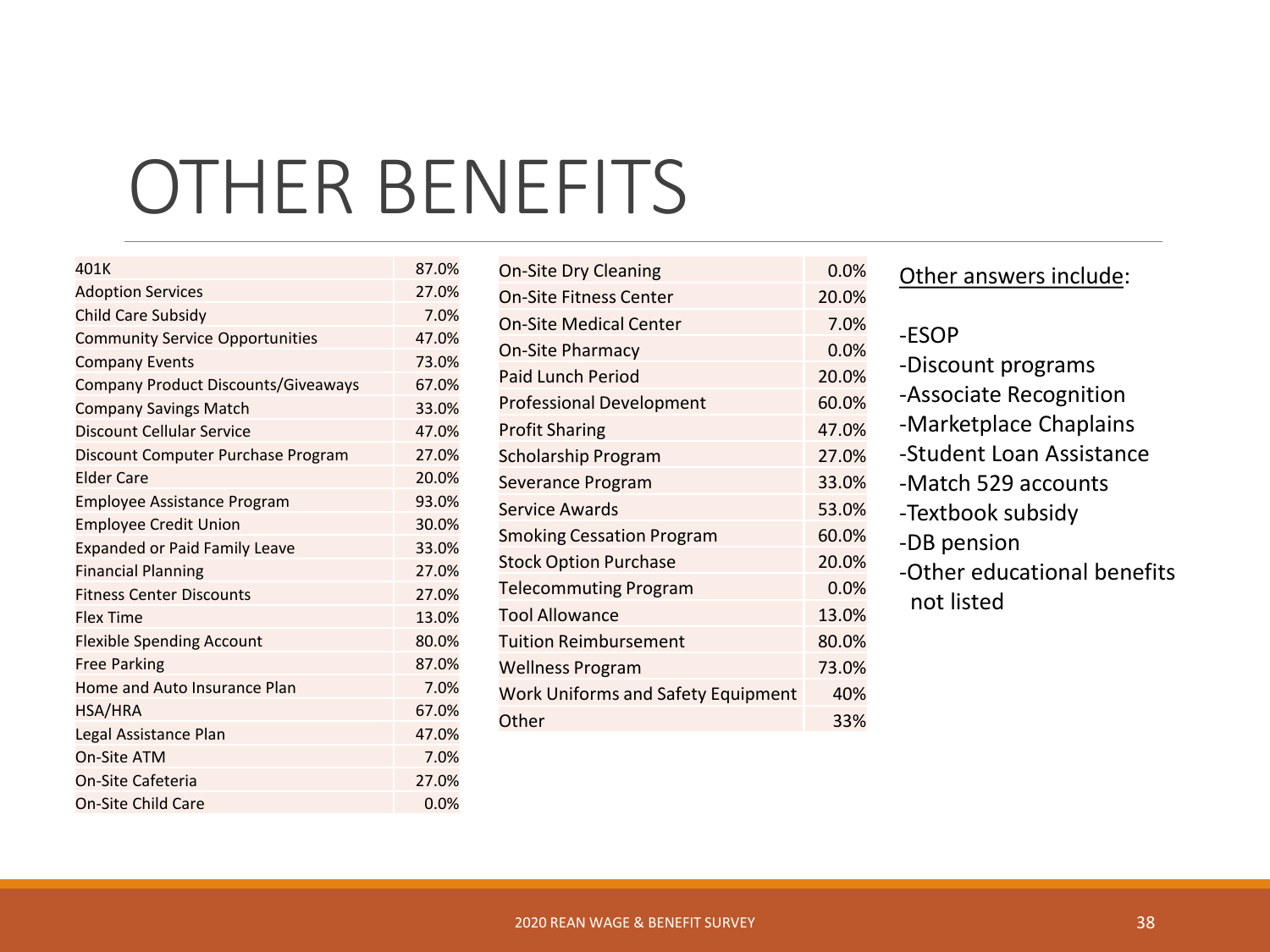# REFERRAL BONUS – NON-EXEMPT

#### 73.3% of employers offer a referral bonus

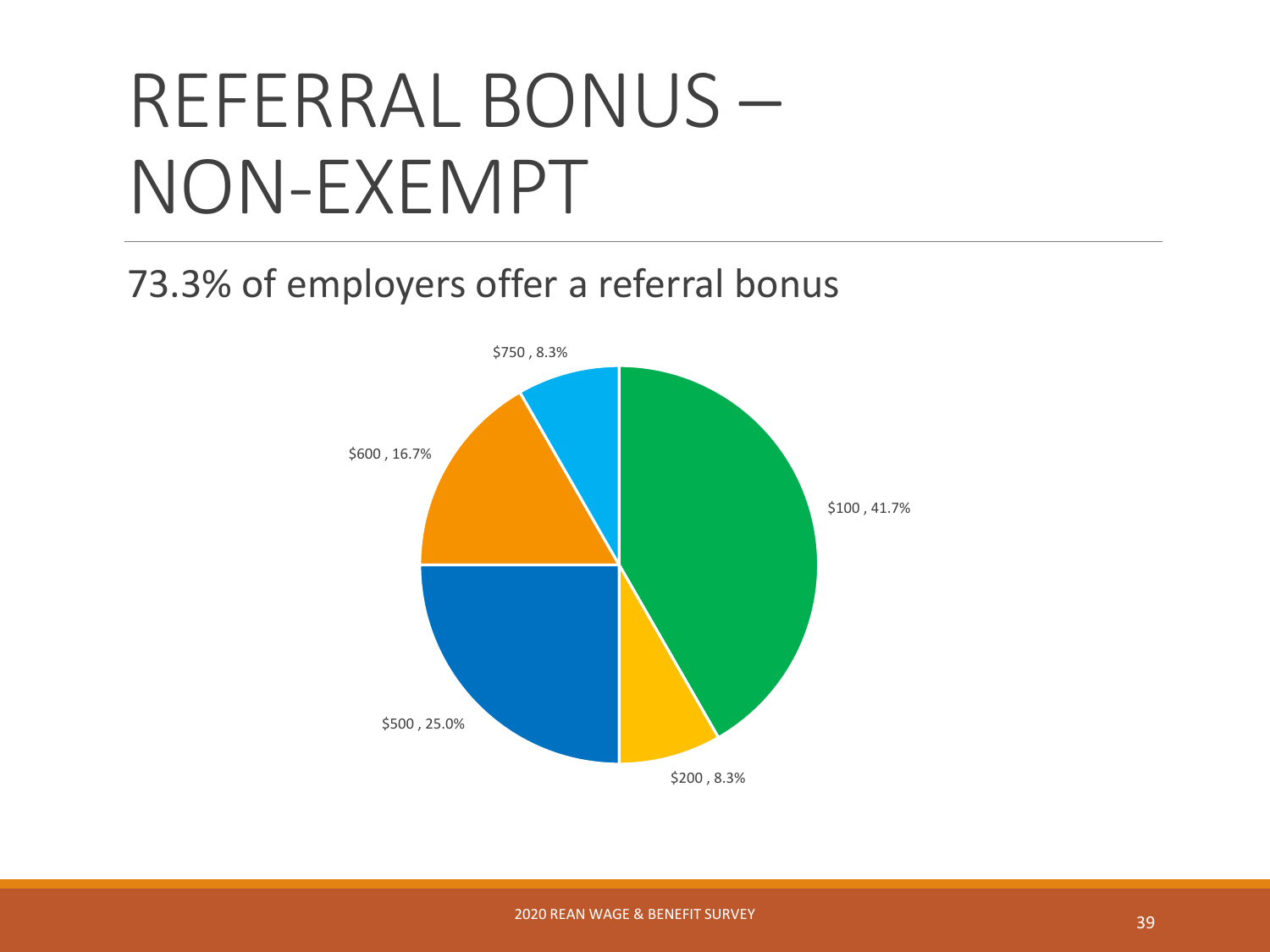# PERFORMANCE BONUS – NON-EXEMPT

40% of employers offer a performance bonus



Other answers include:

-Bi-weekly

-Weekly, when running incentive program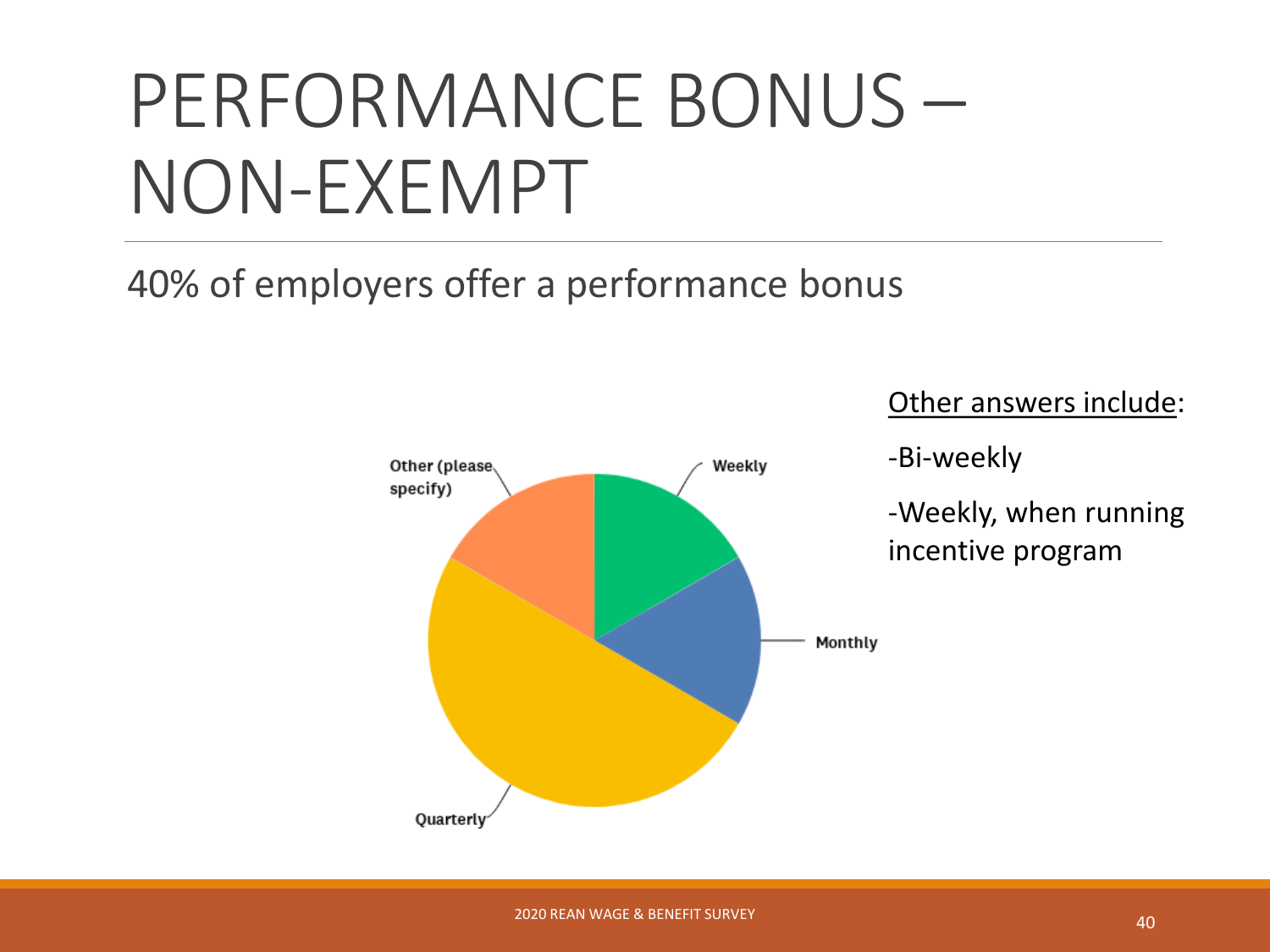# ATTENDANE BONUS – NON-EXEMPT

26.7% of employers offer an attendance bonus

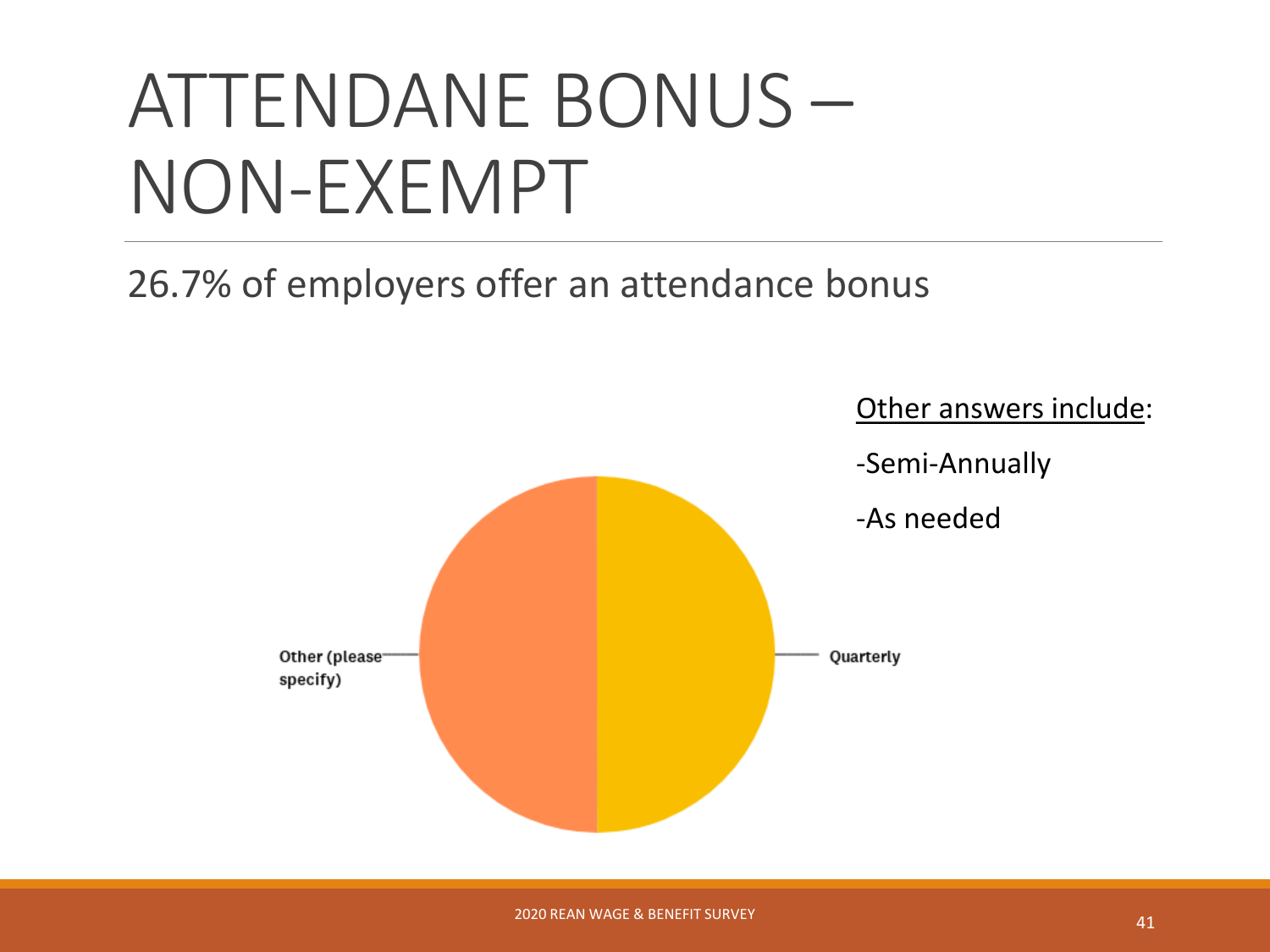# PERFORMANCE BONUS – EXEMPT

73% of respondents give performance bonuses

Q90 Frequency EXEMPT employees can earn a Performance Bonus: